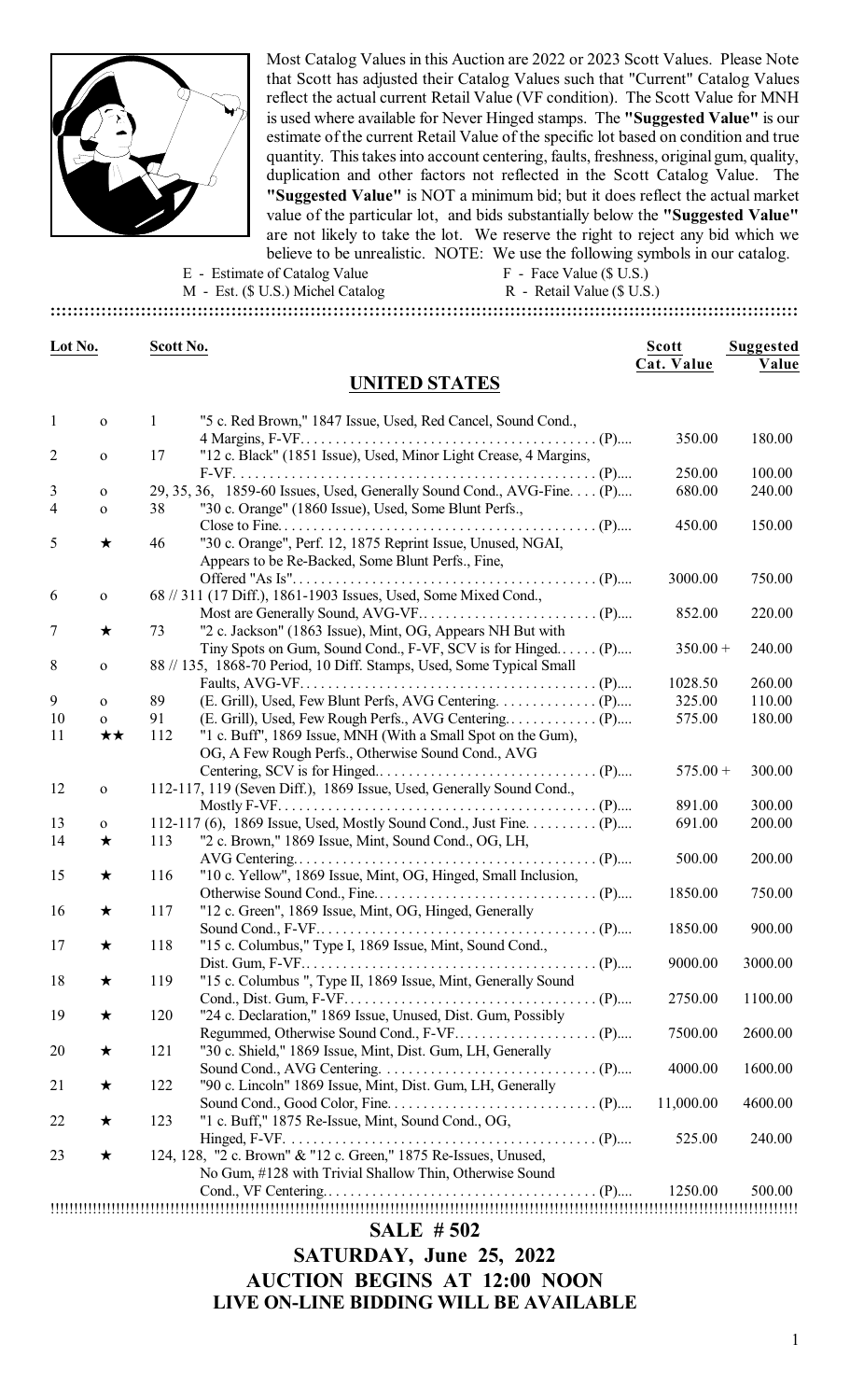| Lot No.  |              | Scott No.                    |                                                                                                                                                             | <b>Scott</b><br><b>Cat. Value</b> | <b>Suggested</b><br>Value |
|----------|--------------|------------------------------|-------------------------------------------------------------------------------------------------------------------------------------------------------------|-----------------------------------|---------------------------|
|          |              | <b>UNITED STATES (Cont.)</b> |                                                                                                                                                             |                                   |                           |
| 24       | $\bigstar$   | 129                          | "15 c. Columbus," Type III, 1875 Re-Issue, Unused, No Gum,                                                                                                  | 625.00                            | 500.00                    |
| 25       | ★            | 130                          | "24 c. Declaration," 1875 Re-Issue, Unused, No Gum, Generally                                                                                               |                                   |                           |
| 26       | $\bigstar$   | 131                          | "30 c. Shield," 1875 Re-Issue, Unused, No Gum, Sound                                                                                                        | 1000.00                           | 500.00                    |
| 27       | $\bigstar$   | 132                          | "90 c. Lincoln," 1875 Re-Issue, Unused, No Gum, Tiny Thin,                                                                                                  | 1100.00                           | 600.00                    |
| 28       | $\star$      | 133                          | "1 c. Buff", 1880 Re-Issue, Mint, OG, LH, Generally Sound                                                                                                   | 1750.00                           | 750.00                    |
| 29       | $\star$ , o  |                              | 156, 218, 323, 329, Four Diff. Stamps, 1873-1907 Issues, Sound Cond.,<br>90 c. is Used, #156 is Mint, OG (Blue Paper Adhears to About                       | 350.00                            | 170.00                    |
| 30       | $\mathbf{O}$ |                              | 160 // 166, 1873 Issues, 6 Diff. Stamps, Used, Some Mixed Cond.,                                                                                            | 560.00                            | 200.00                    |
| 31       |              |                              | $\star, \star \star$ 219D-221, 223-225, 227, Seven Diff. Stamps, #224 is No Gum, #221 is                                                                    | 830.00                            | 200.00                    |
|          |              |                              |                                                                                                                                                             | 690.00                            | 180.00                    |
| 32       | ★★           |                              | 230, 232-236, Six Diff. "Columbians", 1893 Issue, Sound Cond., OG,                                                                                          | 720.00                            | 300.00                    |
| 33       |              |                              | $\star, \star \star$ 231, 237-240, Five Diff. Stamps, 1893 Issue, Mixed Cond., 2 c. & 10 c.<br>are MNH, 15 c. is LH, 30 c. $&$ 50 c. are Possibly Regummed, |                                   |                           |
| 34       |              |                              |                                                                                                                                                             | 921.00                            | 360.00                    |
|          | ★            | 241                          | "\$1.00 Salmon," 1893 Issue, Unused, Dist. Gum, Otherwise                                                                                                   | 1000.00                           | 500.00                    |
| 35       | ★            | 242                          | "\$2.00 Brown Red", 1893 Issue, Mint, Sound Cond., Dist.                                                                                                    | 1100.00                           | 460.00                    |
| 36       | ★            | 243                          | "\$3.00 Columbian", 1893 Issue, Mint, Trivial Gum Dist.,                                                                                                    | 1500.00                           | 600.00                    |
| 37       | $\star$      | 244                          | "\$4.00 Crimson",1893 Issue, Unused, Dist. Gum, A Few Blunt                                                                                                 | 2100.00                           | 850.00                    |
| 38       | ★            | 245                          | "\$5.00 Black," 1893 Issue, Unused, Dist. Gum, Otherwise                                                                                                    | 2400.00                           | 950.00                    |
| 39       | $0, \star$   |                              | 246 // 320, 1894-1906 Issues, 52 Diff. Stamps, Mostly Used, Typical                                                                                         |                                   |                           |
| 40       |              |                              | $\star, \star \star$ 246, 248-251, 253-256, 258, Ten Diff., 1894-95 Issues, Mint, Mostly                                                                    | 1062.00                           | 300.00                    |
| 41       | ★★           |                              | OG, Hinged, #247 is MNH. #250 is No Gum, Mostly F-VF. (P)                                                                                                   | 1576.50<br>875.00                 | 600.00<br>340.00          |
| 42       | $\star\star$ | 259                          |                                                                                                                                                             | 850.00                            | 400.00                    |
| 43       | ★★           | 260                          | "50 c. Orange", 1894 Issue, Sound Cond., OG, MNH, Fine (P)                                                                                                  | 1425.00                           | 550.00                    |
| 44       | $\star$      | 261                          | "\$1.00 Black" Type 1, 1894 Issue, Mint, Sound Cond., OG,                                                                                                   |                                   | 420.00                    |
| 45       | $\star$      | 261A                         | "\$1.00 Black" Type II, 1894 Issue, Mint, Sound Cond., OG,                                                                                                  | 1000.00                           |                           |
| 46       | ★            | 262                          | "\$2.00 Blue", 1894 Issue, Mint, OG, VLH, Natural Flat Plate                                                                                                | 2100.00                           | 900.00                    |
| 47       | ★            | 263                          | "\$5.00 Green," 1894 Issue, Mint, OG, VLH, Tiny Pin Hole,                                                                                                   | 2750.00                           | 700.00                    |
| 48       | ★            | 276                          | "\$1.00 Black", Type 1, 1895 Issue, Mint, Sound Cond., OG, LH,                                                                                              | 4000.00                           | 1600.00                   |
|          |              |                              |                                                                                                                                                             | 600.00                            | 240.00                    |
| 49       | $\star$      | 278                          | "\$5.00 Green", 1895 Issue, Mint, Dist. Gum, Hinged, Fine. (P)                                                                                              | 2000.00                           | 600.00                    |
| 50       |              |                              | $\star, \star \star$ 279-284 (8), Cmpt. Set, 1897-1903 Issues, Mint, Sound Cond., OG,                                                                       | 650.50                            | 260.00                    |
| 51       | ★★           |                              | 294 // 401, Nine Diff. Stamps, 1901-14 Issues, Sound Cond., OG, MNH,                                                                                        | 837.50                            | 340.00                    |
| 52       | $\bigstar$   |                              | 294-299 (6), "Pan-Am." Set Cmpt., 1901 Issue, Mint, OG, Hinged,                                                                                             | 381.00                            | 130.00                    |
| 53       | ★★           |                              | 297, 299, 326, Three Diff. Stamps, 1901-04 Issues, OG, MNH, Natural                                                                                         | 660.00                            | 260.00                    |
| 54       |              |                              | $\star$ , $\star \star$ 323 // 403, 1904-15 Issues, 15 Diff. Stamps, All Mint, Sound Cond., OG,                                                             | 1152.75                           | 460.00                    |
| 55       | $\star\star$ |                              | 328, 329, 537, Each as Blk. of 4, 1907-19 Issues, MNH, OG, Sound                                                                                            | 735.00                            | 260.00                    |
| 56       | $\star\star$ |                              | 328, 329,Two of Each, 1907 Issue, MNH, OG, Sound Cond.,                                                                                                     |                                   |                           |
|          |              |                              |                                                                                                                                                             | 300.00                            | 100.00                    |
| 57<br>58 | ★★<br>★★     | 404                          | 331 // 420, Ten Diff., 1908-14 Issues, Sound Cond., OG, MNH, Fine (P)<br>"10 c. Orange", Perf. 10, 1915 Issue, Sound Cond., OG, MNH,                        | 1026.00                           | 460.00                    |
|          |              |                              |                                                                                                                                                             | 1650.00                           | 550.00                    |
| 59       | ★★           |                              | 428 // 472, Eight Diff. Stamps, 1914-16 Issues, Sound Cond., OG,                                                                                            | 991.00                            | 460.00                    |
|          |              |                              |                                                                                                                                                             |                                   |                           |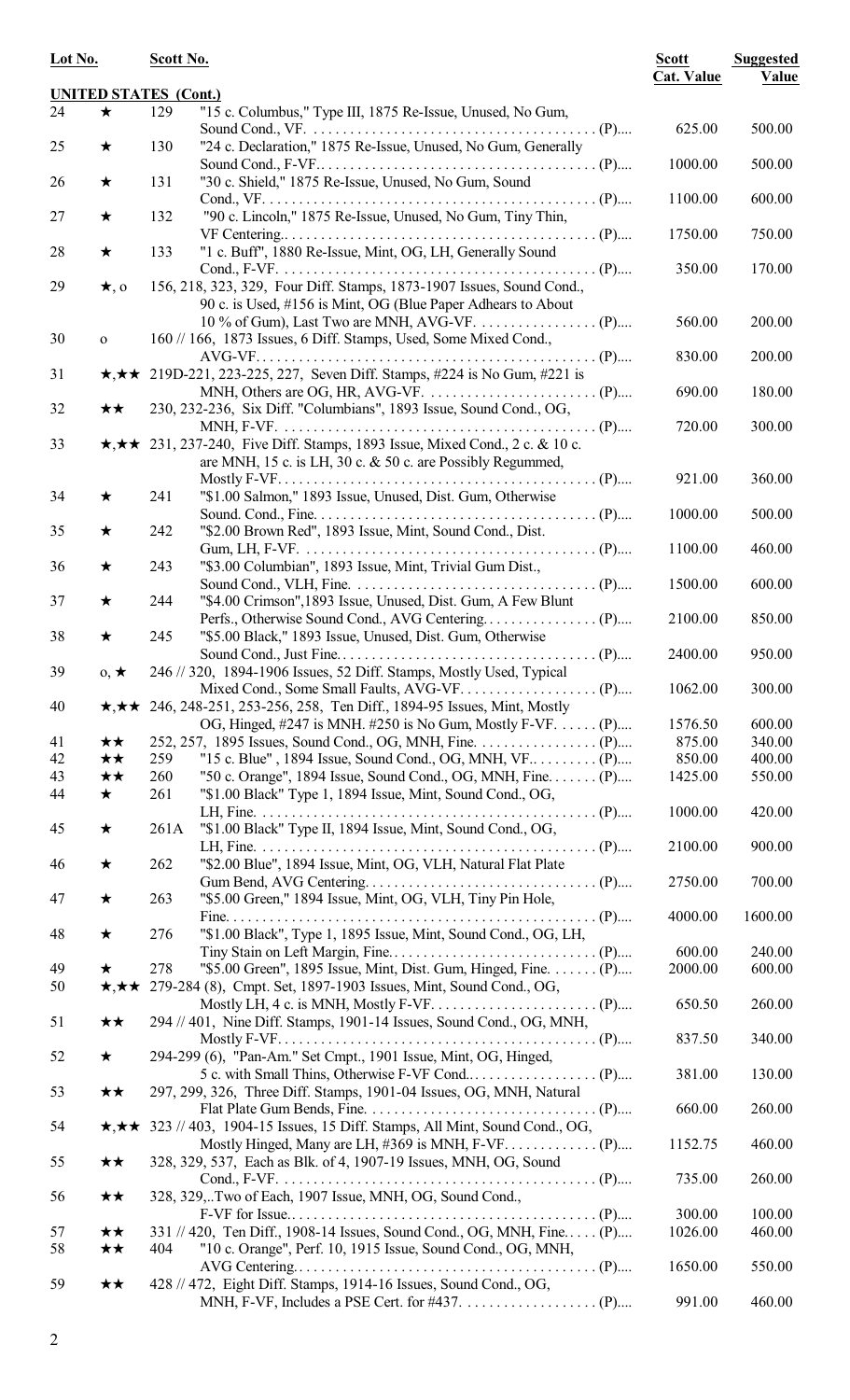| Lot No.         |                                    | Scott No.                                                                                                                                                                                                                     | <b>Scott</b><br><b>Cat. Value</b> | <b>Suggested</b><br>Value |
|-----------------|------------------------------------|-------------------------------------------------------------------------------------------------------------------------------------------------------------------------------------------------------------------------------|-----------------------------------|---------------------------|
|                 |                                    | <b>UNITED STATES (Cont.)</b>                                                                                                                                                                                                  |                                   |                           |
| 60<br>61        | $\mathbf{o}$<br>★★                 | 439<br>Blk. of 4, 1914 Issue, Used, Sound Cond., AVG Centering. (P)<br>"2 c. Red", Perf. 11, Wmk. 190, 1915 Issue, Sound Cond.,<br>461                                                                                        | 135.00                            | 70.00                     |
| 62<br>63        | $\star\star$<br>$\star\star,\star$ | "\$1.00 Violet Black", 1916 Issue, Sound, OG, MNH, Fine.  (P)<br>478<br>479, 480, "\$2.00 & \$5.00" (Perf. 10), 1917 Issue, Mint, Sound Cond.,                                                                                | 330.00<br>1400.00                 | 200.00<br>600.00          |
| 64<br>65        | ★★<br>$\star$                      | 537 (x 12), "Victory" (1919 Issue), MNH, OG, Sound Cond., F-VF. (P)<br>630<br>"White Plains" Souv. Sheet, 1926 Issue, Mint, OG, Hinged on<br>Top Margin (Stamps are All MNH), a Natural Flat Plate Gum                        | 585.00<br>240.00                  | 280.00<br>80.00           |
| 66              |                                    | $\star, \star \star$ 726 // 771, "Farley" Issues, 37 Single Stamps + 38 Diff. Pairs (With Lines<br>or Gutters Between) + 7 Single Souv. Sheets + 6 Pairs of Souv.<br>Sheets, All Mint, Sound Cond., OG, or NGAI, Some are LH, | 275.00                            | 180.00                    |
| 67              |                                    | <b>★★,★</b> 803 // 1229, "Prexie" Set Cmpt. (Includes Coil Singles, Pairs & Line Pairs),<br>All MNH + "Famous Americans" Set, Hinged + "Liberty" Issue,<br>Two Sets of Singles, MNH + Plus an Extra \$5.00 Hamilton, Hinged,  | 670.00 E                          | 320.00                    |
|                 |                                    | Also Includes Some Other Duplicates, Sound Cond., OG, F-VF. (P)                                                                                                                                                               | 640.00 E                          | 300.00                    |
| 68              | <b>U.S. AIRMAIL</b><br>$\bigstar$  | C13<br>"65 c. Zeppelin," 1930 Issue, Mint, Sound Cond., OG, LH, VF (P)                                                                                                                                                        | 180.00                            | 140.00                    |
| 69              | ★                                  | "\$1.30 Zeppelin," 1930 Issue, Mint, Sound Cond., OG, LH, VF. (P)<br>C14                                                                                                                                                      | 375.00                            | 300.00                    |
| 70              | ★                                  | C15<br>"\$2.60 Zeppelin," 1930 Issue, Mint, Sound Cond., OG, LH, VF. (P)                                                                                                                                                      | 525.00                            | 420.00                    |
|                 |                                    | <b>U.S. BACK-OF-BOOK</b>                                                                                                                                                                                                      |                                   |                           |
| 71              | $\star$                            | J3, J4, 1879 Issues, Unused, OG, Hinged, #J3 with Light Crease,                                                                                                                                                               |                                   |                           |
| 72              | ★★                                 | K7, K9, K17 (3 Diff.), "Shanghai" Surch. (1919-22 Issues), MNH, OG,                                                                                                                                                           | 900.00                            | 240.00                    |
|                 |                                    |                                                                                                                                                                                                                               | 590.00                            | 240.00                    |
| 73              | $\mathbf O$                        | PROPRIETARY Revenue Stamps, Affixed to 9 Diff. Items, Most Still have<br>Original Contents, 1899-1920 Period, Typical Age & Wear,                                                                                             |                                   |                           |
| 74              | $0, \star$                         | COLLECTION, 53 Cut-Squares + 173 Other Items, Mostly Mint or Used<br>Postal Stationary, Includes Some F.D.C.'s & Picture Post Cards,                                                                                          |                                   | 360.00                    |
|                 |                                    |                                                                                                                                                                                                                               |                                   | 120.00                    |
| $\overline{75}$ | ★★                                 | <b>U.S. COLLECTIONS OF P# BLOCKS</b><br>ACCUMULATION, About 1500 P# Blks. (in Glassines), All 4 c. & 5 c.                                                                                                                     |                                   |                           |
| 76              | ★★                                 | Values, Sound Cond., OG, MNH, F-VF, Face Value is \$288.00. (P)<br>ACCUMULATION, 1600 P# Blks. (Sorted in Glassines), 1450 are 5 c.,                                                                                          | 288.00 F                          | 480.00                    |
|                 |                                    | 125 are 4 c. & 25 are 3 c. Values, Sound Cond., OG, MNH, F-VF,                                                                                                                                                                | 313.00 F                          | 500.00                    |
| 77              | ★★                                 | ACCUMULATION, 1350 P# Blks. (Sorted in Glassines), 5 c. to 8 c. and<br>11 c. Values, Sound, OG, MNH, F-VF, Face Value is \$333.00. (P)                                                                                        |                                   |                           |
| 78              | ★★                                 | ACCUMULATION, About 2000 P# Blks., Mostly 3 c. Commemoratives,<br>Includes Six "5 c. Chinese Resistance", Generally Sound Cond.,                                                                                              | 333.00 F                          | 500.00                    |
|                 |                                    | <b>U.S. COMPLETE MINT SHEETS</b>                                                                                                                                                                                              | 245.00 F                          | 500.00                    |
| 79              | ★★                                 | 1879a // 2015, Commemoratives Issues, 1981-82 Period, 30 Diff. Mint                                                                                                                                                           |                                   |                           |
|                 |                                    | Sheets (8 are Se-Tenants), 18 c. & 20 c. Values, Sound Cond.,                                                                                                                                                                 | 280.08 F                          | 460.00                    |
| 80              | ★★                                 | 2014 // 2062a, Commemorative Issues, 1982-83 Period, 29 Diff. Mint<br>Sheets (5 are Se-Tenants), All 20 c. Values, Sound Cond., OG,                                                                                           | 282.00 F                          | 440.00                    |
| 81              | ★★                                 | 2025 // 2109, Commemorative Issues, 1982-84 Period, 37 Mint Sheets<br>(36 Diff.), Mostly 20 c. Values (5 are Se-Tenants), Sound Cond.,                                                                                        |                                   |                           |
| 82              | $\star\star$                       | 2110 // 2239, Commemorative Issues, 1985-86 Period, 28 Diff. Mint Sheets<br>(5 are Se-Tenants), All 22 c. Values, Sound Cond., OG, MNH,                                                                                       | 354.20 F                          | 600.00                    |
| 83              | ★★                                 | 2243a // 2376, Commemorative Issues, 1986-88 Period, 25 Diff. Mint Sheets                                                                                                                                                     | 303.16 F                          | 500.00                    |
| 84              | ★★                                 | (3 are Se-Tenants), All 22 c. Values, Sound Cond., OG, MNH,<br>2343 // 2425b, Commemorative Issues, 25 Diff. Mint Sheets (3 are                                                                                               | 268.40 F                          | 440.00                    |
|                 |                                    | Se-Tenants), All 25 c. Values, Sound Cond., OG, MNH, F-VF,                                                                                                                                                                    | 307.50 F                          | 500.00                    |
| 85              | ★★                                 | 2426 // 2558, Commemorative Issues, 1989-91 Period, 20 Diff. Mint Sheets<br>(6 are Se-Tenants), 25 c. & 29 c. Values, Sound Cond., OG,                                                                                        |                                   |                           |
| 86              | ★★                                 | 2559, 2697, 2765, 2838, 2981, "World War II", 5 Cmpt. Sets (25 Cmpt.                                                                                                                                                          | 247.35 F                          | 420.00                    |
|                 |                                    | Mint Sheets), Sound, OG, MNH, VF, Face Value is $$148.00$ (P)                                                                                                                                                                 | 148.00 F                          | 240.00                    |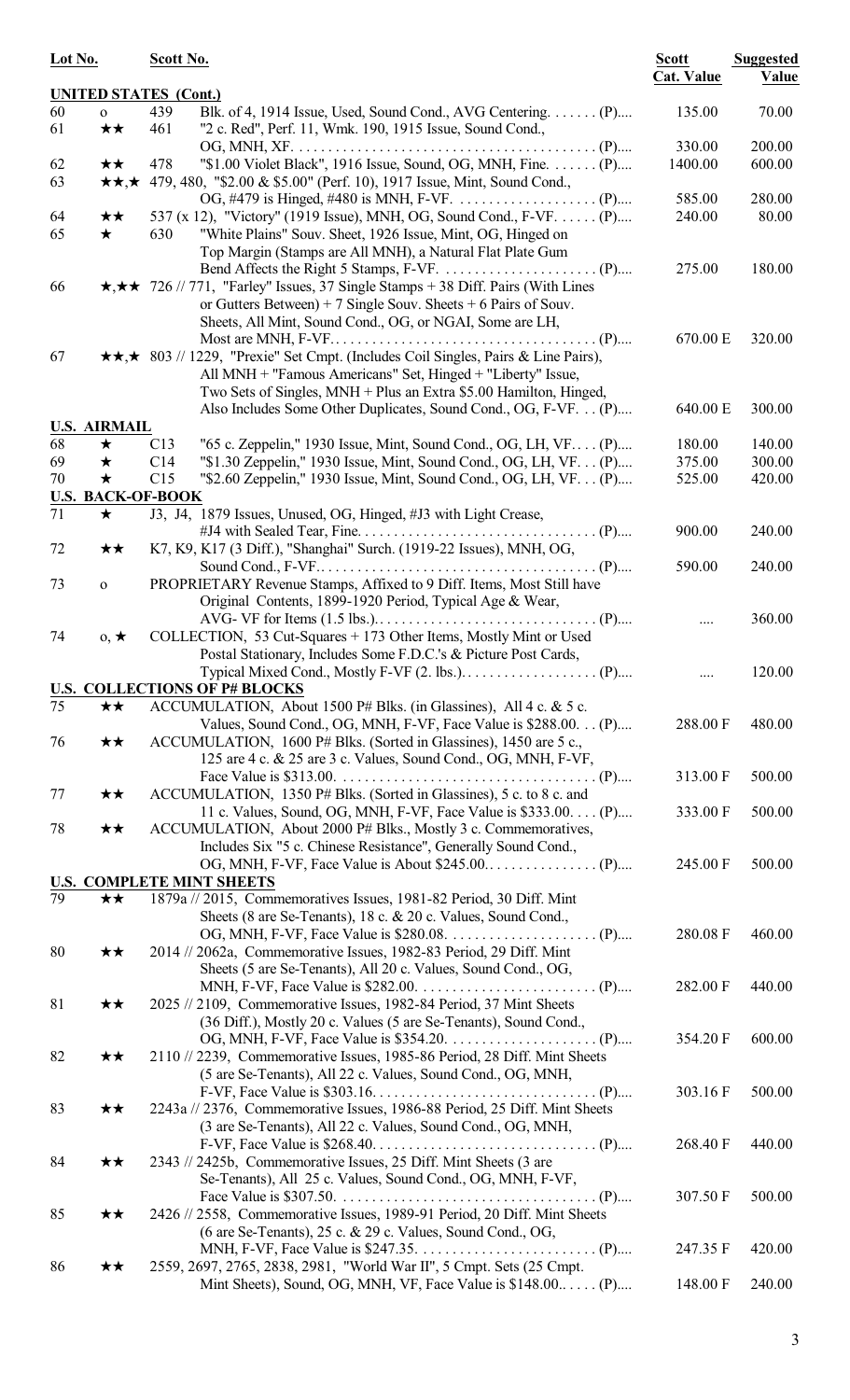| Lot No.     |                   | Scott No.                                                                                                                       | <b>Scott</b><br><b>Cat. Value</b> | <b>Suggested</b><br>Value |  |
|-------------|-------------------|---------------------------------------------------------------------------------------------------------------------------------|-----------------------------------|---------------------------|--|
| 87          |                   | <b>U.S. COMPLETE MINT SHEETS (Cont.)</b>                                                                                        |                                   |                           |  |
|             | ★★                | "CHRISTMAS" Issues, 17 Diff. Mint Sheets, 4 c. to 41 c. Values, Sound                                                           | 187.00 F                          | 280.00                    |  |
| 88          | ★★                | "CHRISTMAS" & "LOVE" Issues, 1986-91 Period, 17 Mint Sheets                                                                     |                                   |                           |  |
|             |                   | (15 Diff.), 22 c. to 52 c. Values, Sound Cond., OG, MNH, F-VF,                                                                  |                                   |                           |  |
|             |                   |                                                                                                                                 | 289.50 F                          | 480.00                    |  |
| 89          | ★★                | ACCUMULATION, 17 Mint Sheets (13 Diff.), Mostly 29 c. to 52 c. Values,                                                          |                                   |                           |  |
| 90          | ★★                | Sound Cond., OG, MNH, F-VF, Face Value is $$264.90$ (P)<br>COMMEMORATIVE Issues, 23 Diff. Mint Sheets (7 are Se-Tenants),       | 264.90 F                          | 440.00                    |  |
|             |                   | 22 c., 25 c. & 29 c. Values, Sound Cond., MNH, F-VF,                                                                            |                                   |                           |  |
|             |                   |                                                                                                                                 | 228.94 F                          | 380.00                    |  |
| 91          | ★★                | COMMEMORATIVE Issues, 1995-98 Period, 49 Diff. Mint Sheets                                                                      |                                   |                           |  |
|             |                   | (27 are Se-Tenants), All 32 c. Values, Sound Cond., OG, MNH,                                                                    |                                   |                           |  |
|             |                   |                                                                                                                                 | 314.24 F                          | 550.00                    |  |
| 92          | ★★                | COMMEMORATIVE Issues, 29 Diff. Mint Sheets (15 are Se-Tenants),<br>All 33 c. Values, Sound, MNH, VF, Face Value is \$186.45 (P) | 186.45 F                          | 300.00                    |  |
| 93          | ★★                | NON-DENOMINATIONAL Issues, 26 Mint Sheets, Includes Some "First                                                                 |                                   |                           |  |
|             |                   | Class" & "Make-Up" Rate Issues (1 c. to 41 c. Values), Generally                                                                |                                   |                           |  |
|             |                   | Sound Cond., OG, MNH, F-VF, Face Value is \$163.20 (Original                                                                    |                                   |                           |  |
|             |                   |                                                                                                                                 | 163.20 F                          | 240.00                    |  |
| 94          | $\star\star$      | REGULAR Issues, 47 Mint Sheets (18 Diff.), 50, 100, or 150 Stamps Each,                                                         |                                   |                           |  |
|             |                   | 1 c. to 25 c. Values, Sound Cond., All are MNH, F-VF,                                                                           | 193.00 F                          | 300.00                    |  |
| 95          | $\star\star$      | REGULAR Issues, 35 Mint Sheets (15 Diff.), All are 20 Stamps Each,                                                              |                                   |                           |  |
|             |                   | 2 c. to 80 c. Values, Includes Many "Purple Heart" Sheets, Sound                                                                |                                   |                           |  |
|             |                   |                                                                                                                                 | 241.00 F                          | 360.00                    |  |
| 96          | ★★                | REGULAR Issues, 63 Mint Sheets (12 Diff.), 1 c. to 37 c. Values, Sound                                                          |                                   |                           |  |
|             |                   |                                                                                                                                 | 186.40 F                          | 280.00                    |  |
| 97          | ★★                | <b>U.S. COMPLETE UNCUT PRESS SHEETS</b><br>3182-3191 (10), "Celebrate the Century", Cmpt. Set of 10 Diff. Uncut                 |                                   |                           |  |
|             |                   | Press Sheets (4 Panes per Sheet), Sound Cond., OG, MNH, VF,                                                                     |                                   |                           |  |
|             |                   |                                                                                                                                 | 195.60 F                          | 380.00                    |  |
|             |                   | <b>U.S. BOOKLET PANES &amp; COMPLETE BOOKLETS</b>                                                                               |                                   |                           |  |
| 98          |                   | $\star \star$ ACCUMULATION, 28 Cmpt. Booklets (14 Diff.), 34 c. & 37 c. Values,                                                 |                                   |                           |  |
|             |                   |                                                                                                                                 | 178.34 F                          | 300.00                    |  |
| 99          | $\star\star$      | FOLDED BOOKLETS (With Covers), Accumulation of 82 Items, 15 c. to<br>32 c. Values, Many Diff., Sound Cond., OG, MNH, F-VF,      |                                   |                           |  |
|             |                   |                                                                                                                                 | 259.63 F                          | 420.00                    |  |
| 100         | ★★                | NEVER FOLDED Bklts., 49 Items + One Folded Bklt., 20 c., 21 c., 23 c. &                                                         |                                   |                           |  |
|             |                   | 32 c. Values, 10 Diff., Includes #3205 (x 11), Sound Cond.,                                                                     |                                   |                           |  |
|             |                   |                                                                                                                                 | 169.50 F                          | 280.00                    |  |
| 101         | ★★                | NON-DENOMINATIONAL Issues, 34 Never Folded Bklts., Includes "First-                                                             |                                   |                           |  |
|             |                   | Class" & "Love" Rates (Mostly 32 c. Values), Sound Cond.,                                                                       | 215.36 F                          | 340.00                    |  |
| 102         | ★★                | NON-DENOMINATIONAL Issues, 30 Folded Bklts. (With Covers),                                                                      |                                   |                           |  |
|             |                   | Mostly "A" to "F" Rates, Sound Cond., MNH, F-VF, Face                                                                           |                                   |                           |  |
|             |                   |                                                                                                                                 | 141.48 F                          | 220.00                    |  |
| 103         | ★★                | NON-DENOMINATIONAL Issues, 37 Cmpt. Booklets (19 Diff.), 29 c. to                                                               |                                   |                           |  |
|             |                   | 34 c. Values, Some are "First Class", Sound Cond., MNH, VF,                                                                     |                                   |                           |  |
| 104         | ★★                | NON-DENOMINATIONAL Issues, 18 Cmpt. Bklts. (7 Diff.), "First Class"                                                             | 185.40 F                          | 300.00                    |  |
|             |                   | Rate, 37 c. & 39 c. Values (Original Retail Price) + 5 Mint Sheets                                                              |                                   |                           |  |
|             |                   | of #B1 (Now 58 c. Values), Sound Cond., MNH, VF, Total                                                                          |                                   |                           |  |
|             |                   |                                                                                                                                 | 187.60 F                          | 320.00                    |  |
|             | <b>CANAL ZONE</b> |                                                                                                                                 |                                   |                           |  |
| 105         |                   | $\star, \star \star$ 9 // 69, 1904-24 Period, 39 Diff. Stamps, All Mint, Sound Cond., OG,                                       |                                   |                           |  |
| <b>GUAM</b> |                   | Mostly LH, Some are MNH (All SCV are for Hinged), F-VF.  (P)                                                                    | $1052.40 +$                       | 420.00                    |  |
| 106         | ★                 | 1899 Issue, Mint, Part OG, Hinged, #7 with Small Thin,<br>7, 11,                                                                |                                   |                           |  |
|             |                   |                                                                                                                                 | 475.00                            | 170.00                    |  |
|             |                   | <b>U.S. LARGE &amp; MISC. LOTS</b>                                                                                              |                                   |                           |  |
| 107         |                   | <b>★,★★</b> ACCUMULATION, 1981-91 Period, About 1450 Mint Stamps (in Mounts                                                     |                                   |                           |  |
|             |                   | on Pages), Mostly 18 c. to 25 c. Values, Sound Cond., OG, Mixed                                                                 |                                   |                           |  |
|             |                   |                                                                                                                                 | 346.00 F                          | 550.00                    |  |
| 108         |                   | <b>★,★★</b> ACCUMULATION, 95 Stamps (Includes Some Coil Pairs), Most Pre-1945                                                   |                                   |                           |  |
|             |                   | Issues, Slight Duplication, Mint, Mostly OG (Hinged), Includes<br>Some No Gum, Some are MNH, Generally Sound, AVG-VF (P)        | 1362.00                           | 400.00                    |  |
|             |                   |                                                                                                                                 |                                   |                           |  |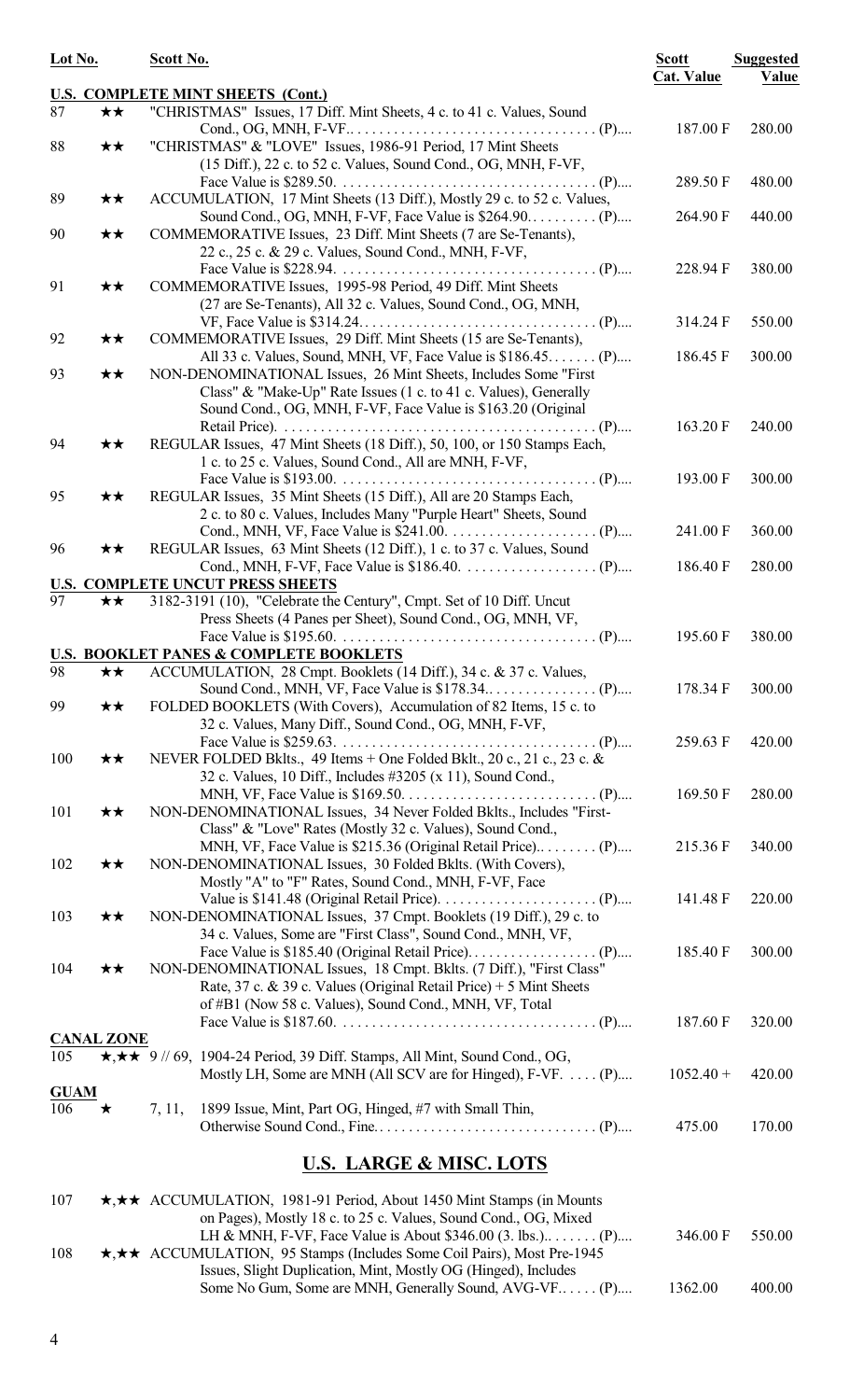| Lot No.             |              | Scott No.                                                                                                                 | <b>Scott</b><br><b>Cat. Value</b> | <b>Suggested</b><br>Value |
|---------------------|--------------|---------------------------------------------------------------------------------------------------------------------------|-----------------------------------|---------------------------|
|                     |              | <b>U.S. LARGE &amp; MISC. LOTS (Cont.)</b>                                                                                |                                   |                           |
| 109                 |              | *** ACCUMULATION, Mostly Pre-1936 Issues, Includes P# Blks. & Blks.                                                       |                                   |                           |
|                     |              | $(42$ Total Items) + 9 Sets of #1686-89, All are Mint, OG (or NGAI),                                                      |                                   |                           |
|                     |              |                                                                                                                           | 600.00                            | 260.00                    |
| 110<br>$\mathbf{o}$ |              | ACCUMULATION, Pre-1924 Issues, 43 Used Stamps (31 Diff.), Typical                                                         |                                   |                           |
|                     |              |                                                                                                                           |                                   | 300.00                    |
| 111                 |              | *** ACCUMULATION, Pre-1940 Issues, 78 Mint Stamps, All But 2 are OG,                                                      |                                   |                           |
|                     |              | Most are Hinged, Several MNH, Mostly Sound, Mostly F-VF (P)                                                               |                                   | 400.00                    |
| 112                 | $\star\star$ | COLLECTION, 1984-92 Period, About 370 Diff. Stamps + 4 Souv. Sheets,                                                      |                                   |                           |
|                     |              | Mounted on "Commem. Stamp Club" Pages, Mostly 20 c. to 29 c.<br>Values + Regular Issues, Sound Cond., OG, MNH, F-VF, Face |                                   |                           |
|                     |              |                                                                                                                           | 106.50 F                          | 160.00                    |
|                     |              |                                                                                                                           |                                   |                           |
|                     |              | <u>U.S. MINT STAMPS &amp; POSTAGE</u>                                                                                     |                                   |                           |
|                     |              |                                                                                                                           |                                   |                           |
| 113                 | ★★           | ACCUMULATION, 3,500 Stamps, Includes 8 c. (x 1,200), 10 c. (x 2,100)                                                      |                                   |                           |
|                     |              | and 15 c. (x 200), Sound Cond., OG, MNH, F-VF, Face                                                                       |                                   |                           |
|                     | ★★           | ACCUMULATION, 3,800 Stamps, All 8 c. Values, Sound Cond., OG,                                                             | 336.00 F                          | 500.00                    |
| 114                 |              |                                                                                                                           | 304.00 F                          | 460.00                    |
| 115                 | $\star\star$ | ACCUMULATION, 5,500 Stamps, Includes 3 c. (x 700), 4 c. (x 800),                                                          |                                   |                           |
|                     |              | 5 c. (x 2300) and 6c. (x 1700), Sound Cond., OG, MNH, F-VF,                                                               |                                   |                           |
|                     |              |                                                                                                                           | 270.00 F                          | 400.00                    |
| 116                 | ★★           | ACCUMULATION, 2,500 Stamps, All 13 c. Values, Sound Cond., OG,                                                            |                                   |                           |
|                     |              |                                                                                                                           | 325.00 F                          | 480.00                    |
| 117                 | ★★           | ACCUMULATION, 1300 Stamps, Includes 15 c. (x 400), 18 c. (x 200) and                                                      |                                   |                           |
|                     |              | 20 c. (x 700), Sound, OG, MNH, F-VF, Face Value is \$236.00 (P)                                                           | 236.00 F                          | 360.00                    |
| 118                 | ★★           | ACCUMULATION, 1300 Stamps, All 22 c. Values, Sound Cond., OG,                                                             |                                   |                           |
|                     |              |                                                                                                                           | 286.00 F                          | 460.00                    |
| 119                 | ★★           | ACCUMULATION, 1984-94 Period, About 900 Mint Stamps, in Mounts on                                                         |                                   |                           |
|                     |              | USPS "Commem. Stamp Club" Pages, Mostly 20 c. to 29 c. Values,                                                            |                                   |                           |
|                     |              | Sound Cond., OG, MNH, F-VF, Face Value is \$254.00 (7. lbs.) (P)                                                          | 254.00 F                          | 380.00                    |
| 120                 | ★★           | ACCUMULATION, Few Thousand Stamps, Counted in Glassines, Mostly                                                           |                                   |                           |
|                     |              | 1 c. to 18 c. Values, Sound, OG, MNH, F-VF, Face is \$300.65 (P)                                                          |                                   | 300.65 F 440.00           |
| 121                 | ★★           | ACCUMULATION, Few Thousand Stamps (in Glassines), Mostly 3 c. to                                                          |                                   |                           |
|                     |              | 15 c. Values, Sound, OG, MNH, F-VF, Face Value is \$260.50. (P)                                                           | 260.50 F                          | 400.00                    |
| 122                 | $\star$      | ACCUMULATION, Few Thousand Stamps, Not Sorted, Mostly 1 c. to 32 c.                                                       |                                   |                           |
|                     |              | Values, All Unused, Mixed Cond., Includes Hinged and No Gum,                                                              |                                   |                           |
|                     |              | Some are Stuck Down or Stuck Together, Still Useful for Postage,                                                          |                                   |                           |
|                     |              |                                                                                                                           | 440.00 F                          | 500.00                    |
| 123                 | $\star$      | ACCUMULATION, Hundreds of Unused Stamps, on Stock Pages, Many Diff.                                                       |                                   |                           |
|                     |              | Values (With and Without Gum), Some are MNH, Mostly 1930-90                                                               |                                   |                           |
|                     |              |                                                                                                                           | 190.00 F                          | 420.00                    |
| 124                 |              | **,* ACCUMULATION, Couple Thousand Mint Stamps, Not Sorted, Includes                                                      |                                   |                           |
|                     |              | 3 c. to \$1.00 Values, Mostly OG, Mostly Sound Cond., Mostly                                                              |                                   |                           |
|                     |              |                                                                                                                           | 630.00 F                          | 800.00                    |
| 125                 | ★★           | HIGHER VALUES, Accumulation, Singles and Multiples, 50 c. to \$1.00 Values                                                |                                   |                           |
|                     |              | + Two \$5.00 Singles, Includes 60 Semi-Postal Stamps (58 c. Each),                                                        |                                   |                           |
|                     |              |                                                                                                                           | 231.64 F                          | 420.00                    |
| 126                 | ★★           | NON-DENOMINATIONAL Issues, 800 Stamps, Includes "G" & "First Class"                                                       |                                   |                           |
|                     |              | Rates (32 c. to 41 c. Values), Sound Cond., MNH, F-VF, Face                                                               |                                   |                           |
|                     |              |                                                                                                                           | 283.00 F                          | 420.00                    |
| 127                 | ★★           | NON-DENOMINATIONAL Issues, 1,200 Stamps, 20 c. to 29 c. Values, Incl.                                                     |                                   |                           |
|                     |              | "C", "D", "E" & "F" Rates, Sound Cond., OG, MNH, F-VF,                                                                    |                                   |                           |
|                     |              |                                                                                                                           | 287.00 F                          | 420.00                    |
| 128                 | ★★           | NON-DENOMINATIONAL Issues, 2,900 Stamps, 1 c. to 20 c. Values, Mostly                                                     |                                   |                           |
|                     |              | First-Class Rates (Includes Some "Make-Up" Rate Stamps), Sound                                                            |                                   |                           |
|                     |              | Cond., OG, MNH, F-VF, Face Value is $$292.00.$ (P)                                                                        | 292.00 F                          | 420.00                    |
| 129                 | ★★           | NON-DENOMINATIONAL Issues, $37$ c. (x $305$ ) + 41 c. (x 335), All with                                                   |                                   |                           |
|                     |              | "First Class" Designation, Nearly All are "Flag" Designs, Sound Cond.,                                                    |                                   | 400.00                    |
|                     |              | MNH, VF, Includes Some P# Coils, Total Face Value is \$250.20  (P)                                                        | 250.20 F                          |                           |
| 130                 | ★★           | NON-DENOMINATIONAL Issues, 585 Stamps, All 39 c. Values, Designated                                                       |                                   |                           |
|                     |              | "First Class", Nearly All are the "Flag & Statue" Design, Sound Cond.,                                                    |                                   |                           |
|                     |              | MNH, VF, Includes Some P# Coils, Face Value is \$228.15                                                                   |                                   |                           |
| 131                 | ★★           | NON-DENOMINATIONAL Issues, 1032 Stamps, 29 c. to 34 c. Values, Most                                                       | 228.15 F                          | 400.00                    |
|                     |              | with "First Class" Designation, Includes Some P# Coils, Sound Cond.,                                                      |                                   |                           |
|                     |              | MNH, VF, Face Value is \$327.02 (Original Retail Price) (P)                                                               | 327.02 F                          | 550.00                    |
| 132                 | ★★           | REGULAR Issues, Accumulation of 715 Mint Stamps (on Pages), 1 c. to \$5.00                                                |                                   |                           |
|                     |              | Values, Sound Cond., OG, MNH, F-VF, Face Value is \$291.84. (P)                                                           | 291.84 F                          | 440.00                    |
|                     |              |                                                                                                                           |                                   |                           |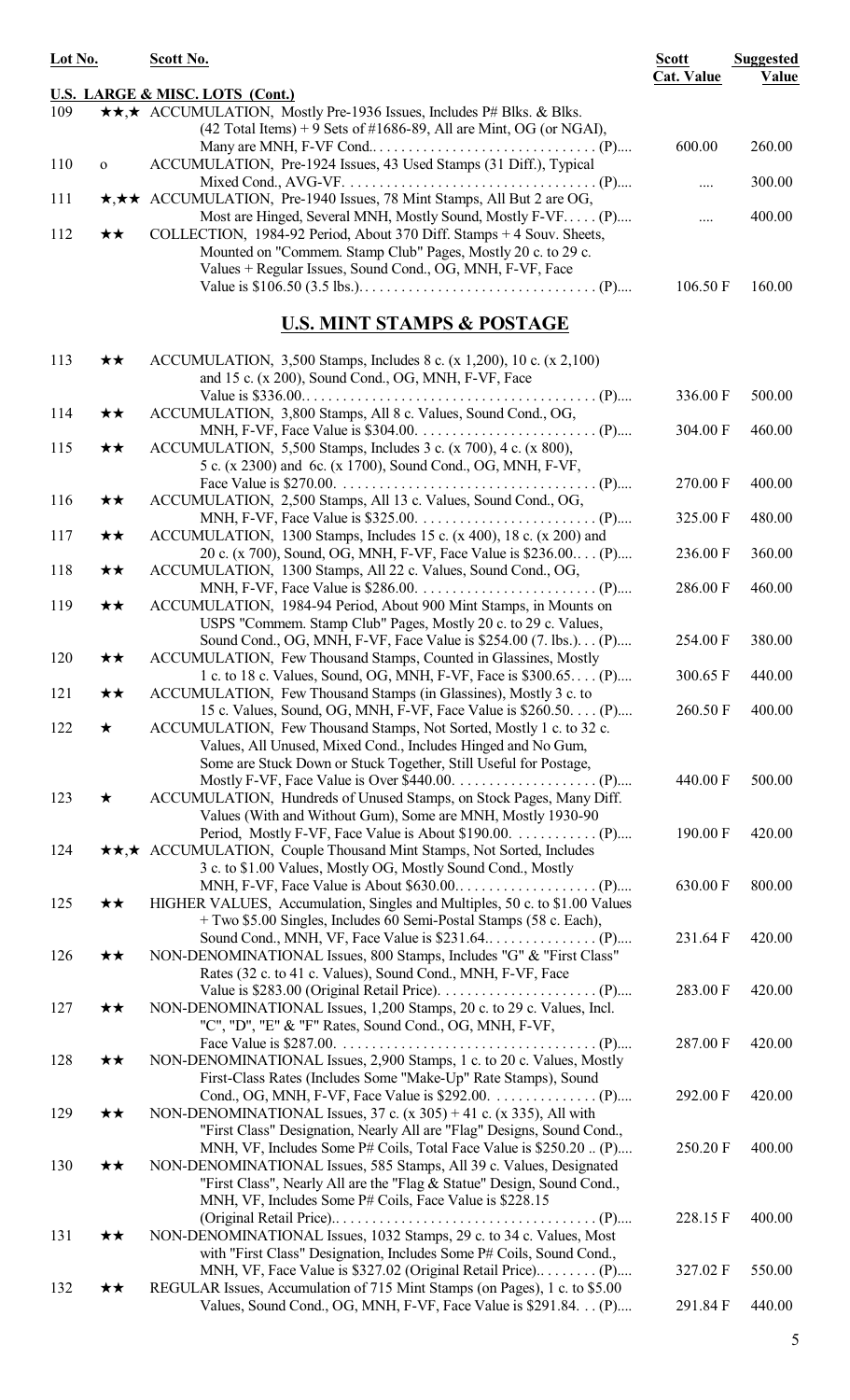| Lot No.    |                            | Scott No.                                                                                                                                                                                                                         | <b>Scott</b><br><b>Cat. Value</b> | <b>Suggested</b> |
|------------|----------------------------|-----------------------------------------------------------------------------------------------------------------------------------------------------------------------------------------------------------------------------------|-----------------------------------|------------------|
|            |                            | <b>U.S. BOX LOTS</b>                                                                                                                                                                                                              |                                   | Value            |
| 133        | $\mathbf O$                | BOX LOT #1 (6.5 lbs.) Contains 25,600 Used Stamps, Sorted and Wrapped<br>in Bundles (100 Stamps Each), All Commemoratives and Airmails,                                                                                           |                                   |                  |
| 134        | $\mathbf O$                | BOX LOT #2 (4.5 lbs.) Contains About 25,000 Used Stamps, Off Paper,<br>1880-2015 Period, Not Sorted, Wide Variety, Includes Some                                                                                                  |                                   | 300.00           |
| 135        | $\mathbf O$                | Back-of-Book Issues, Mostly Sound Cond., Mostly F-VF. (P)<br>BOX LOT #3 (6. lbs.) Contains About 25,000 Used Stamps, Mostly Sorted<br>per Hundred (in Glassines), Mostly Commemoratives (1970-90 Period),                         |                                   | 400.00           |
| 136        | $\star$ , o                | BOX LOT #4 (2. lbs.) Contains a Few Thousand Stamps, Mixed Mint & Used,<br>Includes Some Revenues and Misc. Items, 1860-2000 Period,                                                                                              |                                   | 300.00           |
| 137        | $\mathbf O$                | BOX LOT #5 (12.5 lbs.) Contains About 17,000 Stamps, All Used, Regular<br>Issues, Airmails & Commemoratives, Most are Sorted on Stock Pages,<br>Includes About 5000 22 c. "Flag" Stamps (on Paper), Mostly                        |                                   | 300.00           |
|            |                            |                                                                                                                                                                                                                                   |                                   | 300.00           |
|            |                            | <b>U.S. FIRST DAY COVERS</b>                                                                                                                                                                                                      |                                   |                  |
| 138<br>139 | $\mathbf C$<br>$\mathbf C$ | 716<br>"2 c. Winter Olympics," Jan. 25, 1932 Issue, 8 Diff. F.D.C.'s, All with<br>Cachet, Includes 2 with a Blk. of 4, Sound Cond., VF. (P)<br>"3 c. William Penn," Oct. 24, 1932 Issue, 23 Diff. F.D.C.'s, All with<br>724       | 700.00 E                          | 280.00           |
| 140        | $\mathbf C$                | Cachet, Incl. 2 with No Addr. & 2 with a Blk. of 4, Sound, VF. (P)<br>726<br>"3 c. Georgia," Feb 12, 1933 Issue, 19 Diff. F.D.C.'s + Two 2nd Day<br>Covers, All with Cachet, Includes 9 Covers with a Cancel Other than           | 900.00 E                          | 360.00           |
| 141        | $\mathbf C$                | "3 c. Georgia," Feb. 12, 1933 Issue, 14 Diff. F.D.C.'s, All with Cachet<br>726                                                                                                                                                    | 700.00 E                          | 280.00           |
| 142        | $\mathcal{C}$              | & Savannah Cancel, Incl. 3 with Blk. of 4, Sound Cond., F-VF (P)<br>730, 731, 735, 750, 751, Five Diff. Souv. Sheets, Each on F.D.C. (with Cachet),                                                                               | 1200.00 E                         | 480.00           |
| 143        | $\mathbf C$                | "3 c. Maryland", March 23, 1934 Issue, 21 Diff. F.D.C.'s, All with<br>736                                                                                                                                                         | 800.00 E                          | 340.00           |
| 144        | $\mathbf C$                | Cachet, Includes 5 with Blk. of 4, Generally Sound Cond., F-VF (P)<br>739<br>"3 c. Wisconsin", July 7, 1934 Issue, 29 Diff. F.D.C.'s, All with Cachet,                                                                            | 1000.00 E                         | 400.00           |
| 145        | $\mathbf C$                | 3 are No Addr., Incl. 7 with a Blk. of 4, Generally Sound, VF. (P)<br>756-765 (10), "Parks" Issue, Imperf. Blks. of 4 on a Cmpt. Matching Set of<br>F.D.C.'s (March 15, 1935), With Embossed Cachet (Upper Left Corner),          | 1200.00 E                         | 460.00           |
|            |                            | "The Postmaster General, Washington, Official Business", Typed                                                                                                                                                                    | 400.00 E                          | 160.00           |
| 146<br>147 | $\mathbf C$<br>$\mathbf C$ | 796<br>"5 c. Virginia Dare," Aug. 18, 1937 Issue, 34 Diff. F.D.C.'s, All with<br>Cachet, 8 are No Addr., Incl. 12 with a Blk. of 4, Sound, $VF$ (P)<br>797<br>"10 c. S.P.A." Souv. Sheet, Aug. 26, 1937 Issue, 30 Diff. F.D.C.'s, | 1000.00 E                         | 400.00           |
| 148        | $\mathbf C$                | 895<br>"3 c. Pan Amer. Union", Apr. 14, 1940 Issue, 25 Diff. F.D.C.'s,                                                                                                                                                            | 700.00 E                          | 260.00           |
| 149        | $\mathbf C$                | All with Cachet, Includes 13 with No Addr., Sound Cond., VF. (P)<br>895<br>"3 c. Pan Amer. Union", Apr. 14, 1940 Issue, 22 Diff. F.D.C.'s, All                                                                                    | 1000.00 E                         | 400.00           |
| 150        | $\mathbf C$                | with Cachet, Includes 12 with No Addr. and 12 with Blk. of 4,<br>897<br>"3 c. Wyoming", July 10, 1940 Issue, 19 Diff. F.D.C.'s, 11 are No Addr.,<br>Includes 2 with a Blk. of 4, Includes Four with Some Toning or                | 600.00 E                          | 240.00           |
| 151        | $\mathbf C$                | 897<br>"3 c. Wyoming", July 10, 1940 Issue, 20 Diff. F.D.C.'s, All with                                                                                                                                                           | 900.00 E                          | 300.00           |
| 152        | $\mathcal{C}$              | 897<br>"3 c. Wyoming", July 10, 1940 Issue, 28 Diff. F.D.C.'s, All with Cachet,                                                                                                                                                   | 750.00 E                          | 300.00           |
| 153        | $\mathcal{C}$              | Includes 10 with No Addr. and 11 with Blks. of 4, Sound, $VF$ (P)<br>903<br>"3 c. Vermont", Mar. 4, 1941 Issue, 31 Diff. F.D.C.'s, All with Cachet,                                                                               | 1300.00 E                         | 500.00           |
| 154        | $\mathcal{C}$              | Includes 12 with No Addr. and 5 with a Blk. of 4, Sound, $VF$ (P)<br>904<br>"3 c. Kentucky", June 1, 1942 Issue, 25 Diff. F.D.C.'s, All with Cachet,                                                                              | 1400.00 E                         | 550.00           |
| 155        | $\mathbf C$                | Includes 7 with Blk. of 4, 16 are No Addr., Sound Cond., $VF$ (P)<br>904<br>"3 c. Kentucky", June 1, 1942 Issue, 12 Diff. F.D.C.'s, All with Cachet,<br>Incl. 2 with a Blk. of 4, Incl. First "Fleetwood" Cachet $+4$ "Pilgrim"   | 1000.00 E                         | 380.00           |
| 156        | $\mathbf C$                | Cachets (Diff. Colors) + 7 "Crosby" Cachets, Sound Cond., VF. (P)<br>C18<br>"50 c. Zeppelin", Blk. of 4 on Round Trip F.D.C. with Oct. 2, 1933                                                                                    | 1300.00 E                         | 480.00           |
| 157        | $\mathbf C$                | N.Y. Cancel, Cachets on Front and Back, Sound Cond., VF (P)<br>C18<br>"50 c. Zeppelin", 1933 Issue, Five Diff. F.D.C.'s, All with Cachet,                                                                                         | 1200.00 E                         | 480.00           |
|            |                            | Includes the "First Day Cancel" for Each of 5 Diff. Cities, Cmpt. Set,                                                                                                                                                            | 2500.00 E                         | 1000.00          |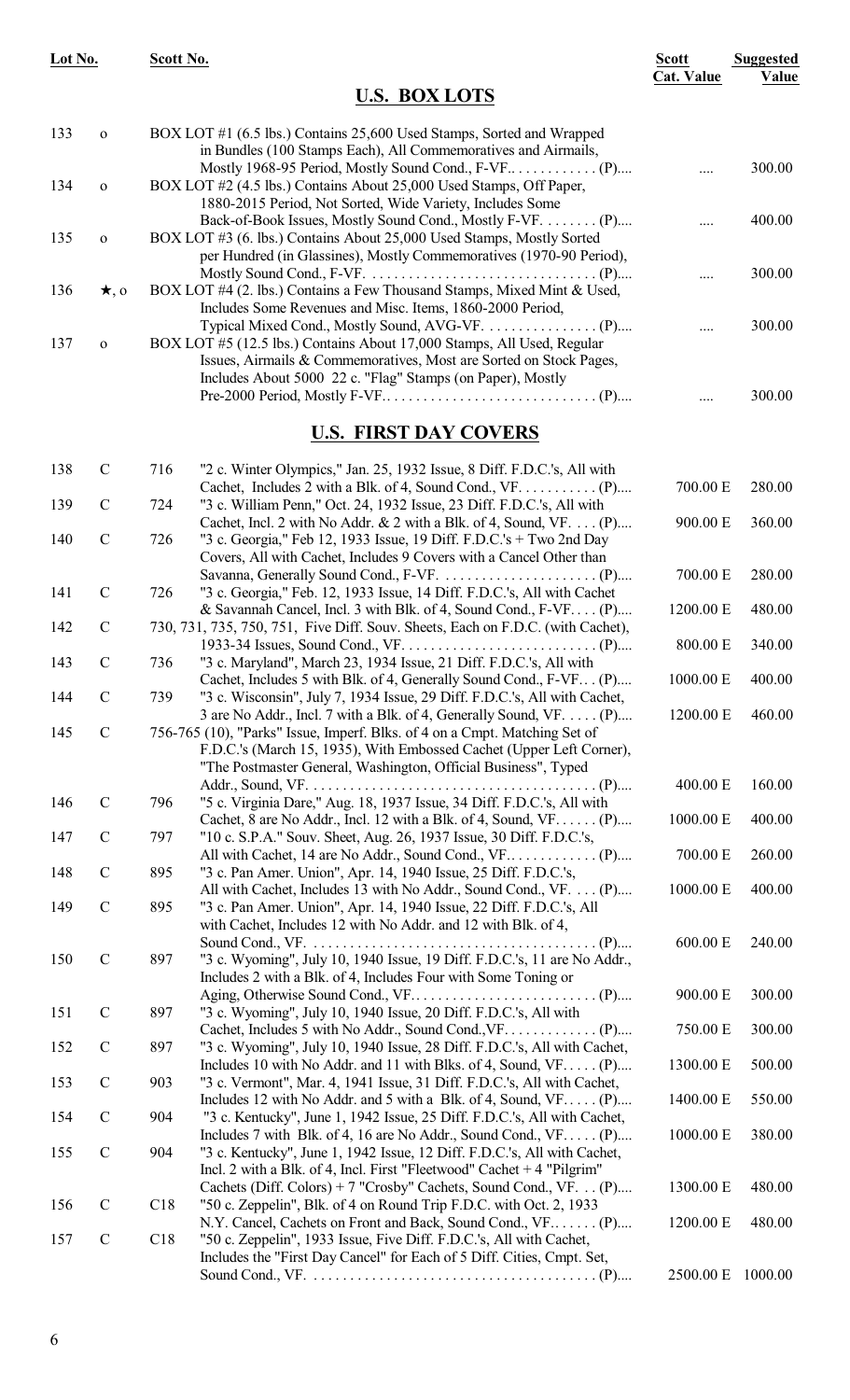| Lot No. |                                               | Scott No. |                                                                                                                                                                                                                       | <b>Scott</b><br><b>Cat. Value</b> | <b>Suggested</b><br>Value |
|---------|-----------------------------------------------|-----------|-----------------------------------------------------------------------------------------------------------------------------------------------------------------------------------------------------------------------|-----------------------------------|---------------------------|
|         |                                               |           | <b>U.S. COVERS</b>                                                                                                                                                                                                    |                                   |                           |
| 158     | $\mathbf C$                                   |           | C12-C14 (3), "First Round Trip" Graf Zeppelin Flight Cover, May 31, 1930,<br>With Appropriate Cachets, Minor Faults at Edges, Stamps are                                                                              |                                   |                           |
| 159     | $\mathbf C$                                   | C14       | on "First Round Trip" Graf Zeppelin Flight Cover, May 22, 1930,                                                                                                                                                       |                                   | 440.00                    |
| 160     | $\mathbf C$                                   | C14       | on "First Round Trip" Graf Zeppelin Flight, Picture Post Card,<br>April 30, 1930, With Appropriate Cachets, Card With Minor Corner                                                                                    | .                                 | 300.00                    |
| 161     | $\mathbf C$                                   | C15       | on "First Round Trip" Graf Zeppelin Flight Cover, May 7, 1930, With                                                                                                                                                   |                                   | 300.00                    |
| 162     | $\mathcal{C}$                                 | C18       | Appropriate Cachets, Slightly Rounded Cover Corners, F-VF (P)<br>Three Flight Covers, with "50 c. Zeppelin" Stamp, With Miami Oct. 23,                                                                                |                                   | 500.00                    |
| 163     | $\mathcal{C}$                                 |           | Chicago Oct. 26 and Akron Oct. 28, 1933 Cancels, Each with "Harry<br>CIVIL WAR Commemorative Covers, 264 Diff., All with Cachet, Mostly 1961-65<br>Post Marks, Many are Ohio, Mostly with Addr., Plus 18 Picture Post |                                   | 240.00                    |
|         |                                               |           | Cards & 10 Diff. Commemorative Coins (Picturing Ohio Civil War                                                                                                                                                        |                                   | 240.00                    |
|         |                                               |           | <b>COVERS (COLLECTIONS &amp; BOX LOTS)</b>                                                                                                                                                                            |                                   |                           |
| 164     | $\mathbf C$                                   |           | BOX LOT #1 (25. lbs.), Covers & Cards, About 2,500 Total Items, Mostly<br>Commercial Mail, World Wide, Many Addr. to U. of Michigan,<br>Mostly Pre-2010, Includes Some Picture Post Cards and Misc. Items,            |                                   |                           |
| 165     | $\mathbf C$                                   |           | BOX LOT #2 (13. lbs.) Contains About 1100 Items, Mostly F.D.C.'s (with<br>Cachet, No Addr.), Mixed Cachets (Mostly "Fleetwood"), Includes<br>Some Mint Postal Stationery & Commemorative Covers, Pre-2004             |                                   | 600.00                    |
| 166     |                                               |           | C, $\star \star$ COMMEMORATIVE Covers, 1976-78 Period, 90 Diff. Covers (With Cachet),<br>Mounted in Two Commemorative Albums, Incl. 50 Diff. "State Flags"                                                            | .                                 | 260.00                    |
|         |                                               |           | & 40 Diff. "America's First Ladies", Incl. Mint Stamps, Face Value of<br>the MNH Stamps is \$14.42, All Sound Cond., F-VF $(9.5 \text{ lbs.})$ $(P)$                                                                  | .                                 | 80.00                     |
|         |                                               |           | <b>UNITED NATIONS</b>                                                                                                                                                                                                 |                                   |                           |
| 167     | <b>NEW YORK</b><br>$\star\star$               |           | 38, 38d, Three Souv. Sheets, 1955 Issue, Both Printings Plus One #38 Signed                                                                                                                                           |                                   |                           |
|         |                                               |           | by Designer Claude Bottiau, Sound Cond., OG, MNH, VF.  (P)                                                                                                                                                            | $155.00 +$                        | 100.00                    |
| 168     | ★★                                            |           | 38, 38d, 1955 Issue, Both Printings, Sound Cond., OG, MNH, VF.  (P)                                                                                                                                                   | 105.00                            | 60.00                     |
| 169     | <b>LARGE &amp; MISC. LOTS</b><br>$\star\star$ |           | COLLECTION, Better Topical Issues, Mostly Mini-Sheets, Includes "Forests",<br>"Endangered Species", "Human Rights" & "Clean Oceans" Issues,                                                                           |                                   |                           |
| 170     | ★★                                            |           | Mostly Cmpt. Sets, Includes New York, Geneva and Vienna Issues,<br>COLLECTION, 1987-2008 Period, Souv. Sheets and Mini-Sheets, 200 Diff.                                                                              | 1030.00                           | 300.00                    |
|         |                                               |           | Items (on Stock Pages), Many Popular Issues Including "Forests",<br>"Oceans", "Planet Earth", "Endangered Species", "City Summit", Etc.,<br>Includes New York, Geneva and Vienna Issues, All Sound Cond.,             |                                   | 800.00                    |
| 171     | ★★                                            |           | MINT STAMPS, 61 Diff. Cmpt. Mint Sheets, Includes 40th Anniv. Set (1991)<br>Issue) + Misc. Topical Sheets (2010-15 Issues), Includes New York,<br>Geneva and Vienna Issues, Sound Cond., OG, MNH, VF, Contained       |                                   |                           |
| 172     | $\mathbf C$                                   |           | F.D.C's, 1979-97 Period, Collection of 1,000 Diff., All with UNPA Cachet,<br>No Addr., Mounted in Ten "White Ace" Cover Albums, Incl. New York,                                                                       | .                                 | 400.00                    |
|         |                                               |           | Geneva and Vienna Issues, Sound Cond., Clean, VF (31. lbs.) (P)                                                                                                                                                       | $1000.00 +$                       | 260.00                    |
|         |                                               |           | <b>WORLD WIDE BOX LOTS</b>                                                                                                                                                                                            |                                   |                           |
| 173     | $\star$ , 0                                   |           | BOX LOT #1 (6. lbs.) Contains About 2,000 Diff. Stamps, Incl. Many French<br>Colonies (Best is Tunisia), Mint and Used, Incl. Many Cmpt. Sets,<br>Hinged on Pages or on Stock Pages, Mostly Sound, Mostly F-VF. . (P) |                                   | 360.00                    |
| 174     | $0, \star$                                    |           | BOX LOT #2 (8.5 lbs.) Contains 8,000 Diff. Stamps, World Wide, Arranged<br>on "Vario" Type Stock Cards (102 Two-Sided Cards), Mint and<br>Used, Mostly F-VF, Some Mixed Cond., No USA, Retail Value of                |                                   |                           |
| 175     | $\star$ , o                                   |           | BOX LOT #3 (2.5 lbs.) Contains Hundreds of Stamps, World Wide, Includes<br>Many USA & Canada, Some Revenues & Unlisted Items + Two 2<br>Coil Strips (USA), Wide Variety, Some Better Items, Mixed Cond.,              |                                   | 600.00                    |

AVG-VF. . . . . . . . . . . . . . . . . . . . . . . . . . . . . . . . . . . . . . . . . . . . . . . (P).... .... 340.00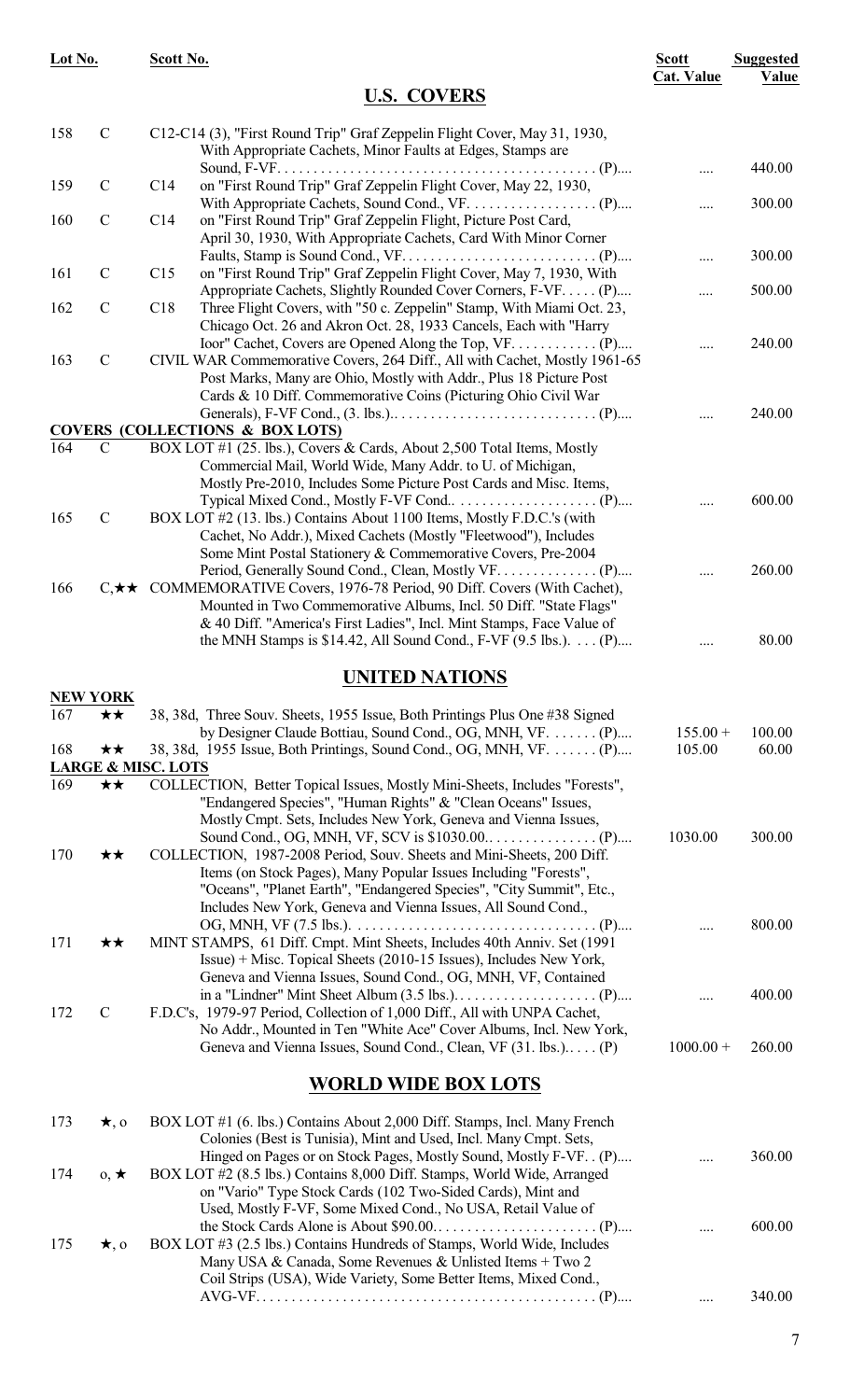| Lot No. |              | Scott No.                                                                                                                                                                                                          | <b>Scott</b><br><b>Cat. Value</b> | <b>Suggested</b><br>Value |
|---------|--------------|--------------------------------------------------------------------------------------------------------------------------------------------------------------------------------------------------------------------|-----------------------------------|---------------------------|
|         |              | <b>WORLD WIDE BOX LOTS (Cont.)</b>                                                                                                                                                                                 |                                   |                           |
| 176     | $\star$ , 0  | BOX LOT #4 (8. lbs.) Contains Several Hundred Stamps, Mostly Germany and<br>Related, Mint & Used, Mostly Pre-1950 Issues, Also Includes Some                                                                       |                                   |                           |
| 177     | $\mathbf{o}$ | BOX LOT #5 (8. lbs.) Contains Thousands of Used U.S. Stamps (Pre-1973)<br>+ Thousands of Used Canada (1993-96) + 100 Diff. Used Picture                                                                            |                                   | 240.00                    |
| 178     | $0, \star$   | BOX LOT #6 (9. lbs.) Contains About 6,070 Stamps, Mostly Diff., Mostly<br>Hinged on Pages, Mint & Used, Mostly Pre-1985 Issues, Includes<br>Many from Netherlands, Spain, Sweden, Switzerland, Togo and            |                                   | 200.00                    |
| 179     | $0, \star$   | BOX LOT #7 (9. lbs.) Contains About 6,000 Diff. Stamps, Mint & Used, Mostly<br>Hinged on Pages, Mostly Pre-1983 Issues, Many Czechoslovakia, New<br>Zealand, Nicaragua, Pakistan, Paraguay, Philippines, Romania & |                                   | 240.00                    |
| 180     | $0, \star$   | BOX LOT #8 (7. lbs.) Contains About 6,070 Stamps, Mostly Diff., Mixed Mint<br>& Used, Hinged on Pages or Sorted on Stock Cards, Many Diff. Countries,                                                              |                                   | 240.00                    |
| 181     | $0, \star$   | Mostly Pre-1980, Generally Sound Cond., Mostly F-VF.  (P)<br>BOX LOT #9 (10. lbs.) Contains an Estimated 8,000 Stamps, Sorted by Country                                                                           |                                   | 240.00                    |
|         |              | in Envelopes, "A" to "F" Countries, Mostly Used, Wide Variety,<br>Mostly Pre-2010 Issues, Generally Sound Cond., F-VF. (P)                                                                                         |                                   | 240.00                    |
|         |              | <b>WORLD WIDE COLLECTIONS &amp; LOTS</b>                                                                                                                                                                           |                                   |                           |
| 182     | $\star$ , o  | ACCUMULATION, 730 Stamps, World Wide (No USA), Nearly All Diff.,<br>Mostly Pre-1980 Issues, Includes Many Cmpt. Mint Sets, Some Better                                                                             |                                   |                           |
| 183     | ★★           | SOUVENIR SHEETS, 97 Diff. + 24 Stamps, Mostly Topical Issues, Pre-2000<br>Issues, Includes Many Belgium (and Colonies) + Netherlands, Some                                                                         | 1200.00 E                         | 300.00                    |
| 184     | ★★           | SOUVENIR SHEETS, Collection of 185 Items, Mostly 1970-99 Period, World<br>Wide, Mostly Diff., Many Diff. Topicals, Some Better Items, Sound                                                                        | 941.00                            | 260.00                    |
| 185     | ★★           | SOUVENIR SHEETS, 1993-2012 Period, 118 Diff. Items, Includes Many                                                                                                                                                  | 1200.00 E                         | 300.00                    |
| 186     | ★★           | PHILATELIC EXPO's, "Nippon '91" to "Granada '92", About 375 Stamps +<br>105 Souv. Sheets, Nearly All Diff., All Cmpt. Sets, Sound Cond.,                                                                           |                                   | 400.00                    |
| 187     | ★★           | OG, MNH, F-VF, Contained in a "Lindner" Stock Book (4. lbs.). (P)<br>PHILATELIC EXPO's, 2001 Period, About 340 Stamps + 8 Bklts. + 266<br>Souv. Sheets, On Stock Pages, Includes "Belgica 2001", "Hafnia 2001",    |                                   | 600.00                    |
| 188     | ★★           | "Nippon 2001", Cmpt. Sets, Sound, OG, MNH, VF (7. lbs.). (P)<br>TOPICAL ISSUES, Mostly 1991-2008 Period, About 930 Stamps + 38 Bklts                                                                               |                                   | 900.00                    |
| 189     | ★★           | +128 Souv. Sheets, All Diff., Cmpt. Sets, Wide Variety of Countries<br>and Topics, Sound, All MNH, VF, On Stock Pages $(6. lbs.)$ . (P)<br>TOPICAL ISSUES, Mostly 2004-08 Period, About 160 Diff. Souv. Sheets +   |                                   | 1000.00                   |
|         |              | 9 Bklts. + 15 Stamps, Many Diff. Countries and Topics, Sound Cond.,                                                                                                                                                | $\ldots,$                         | 600.00                    |

#### **CANADA**

| 190 | $\Omega$   | 14 // 20 (5 Diff.), 1859-64 Issues, Used, Couple Small Faults, Some Mixed                            |          |        |
|-----|------------|------------------------------------------------------------------------------------------------------|----------|--------|
|     |            |                                                                                                      | 777.00   | 200.00 |
| 191 | $\Omega$   | 24 // 30 (7 Diff.), 1868-76 Issue, Used, Some Mixed Cond., Few Small                                 |          |        |
|     |            |                                                                                                      | 535.00   | 150.00 |
| 192 | $\Omega$   | 158 (x 12),"50 c. Bluenose", 1929 Issue, Used, Generally Sound, F-VF (P)                             | 780.00   | 280.00 |
| 193 | $\Omega$   | 158 (x 28), "50 c. Bluenose", 1929 Issues, Used, Mostly Sound, F-VF (P)                              | 1820.00  | 600.00 |
|     |            | <b>LARGE &amp; MISC. LOTS</b>                                                                        |          |        |
| 194 | **         | ACCUMULATION, Mint Stamps, Mostly 1997-2010 Period, Includes 61                                      |          |        |
|     |            | Mint Sheets (8 are "Hockey" Topical) + 11 Souv. Sheets + 6 Bklts. +                                  |          |        |
|     |            | 2 Blks. of 4, Mostly Diff., Sound Cond., All are MNH, OG, VF,                                        |          |        |
|     |            | Face Value is \$537.00 (Canadian). $\dots \dots \dots \dots \dots \dots \dots \dots \dots \dots$ (P) | 537.00 F | 500.00 |
| 195 | **         | COLLECTION, 1973-84 Period, Includes Inscription Corner Blks. +34 Cmpt.                              |          |        |
|     |            | Mint Sheets (Mostly 48 c. to 52 c. Values) + P.O. Year Set Albums                                    |          |        |
|     |            | (Stamps for 2009-12 and 2014), Sound Cond., Face Value is \$996.00                                   |          |        |
|     |            | (Canadian), MNH, VF (19.5 lbs.). $\dots \dots \dots \dots \dots \dots \dots \dots \dots \dots$ . (P) | 996.00 F | 950.00 |
| 196 | $\Omega$   | COLLECTION, 1868-1934 Period, 166 Diff. Stamps, Hinged on Pages, All                                 |          |        |
|     |            | Used, Some Cmpt. Sets, Mostly Sound Cond., Mostly F-VF (P)                                           | 1200.00  | 240.00 |
| 197 | $0, \star$ | COLLECTION, 1868-2010 Period, 1920 Diff. Stamps, Hinged on Pages, Mostly                             |          |        |
|     |            | Used, Some Mixed Cond., Mostly Sound, Mostly F-VF (2. lbs.) (P)                                      |          | 300.00 |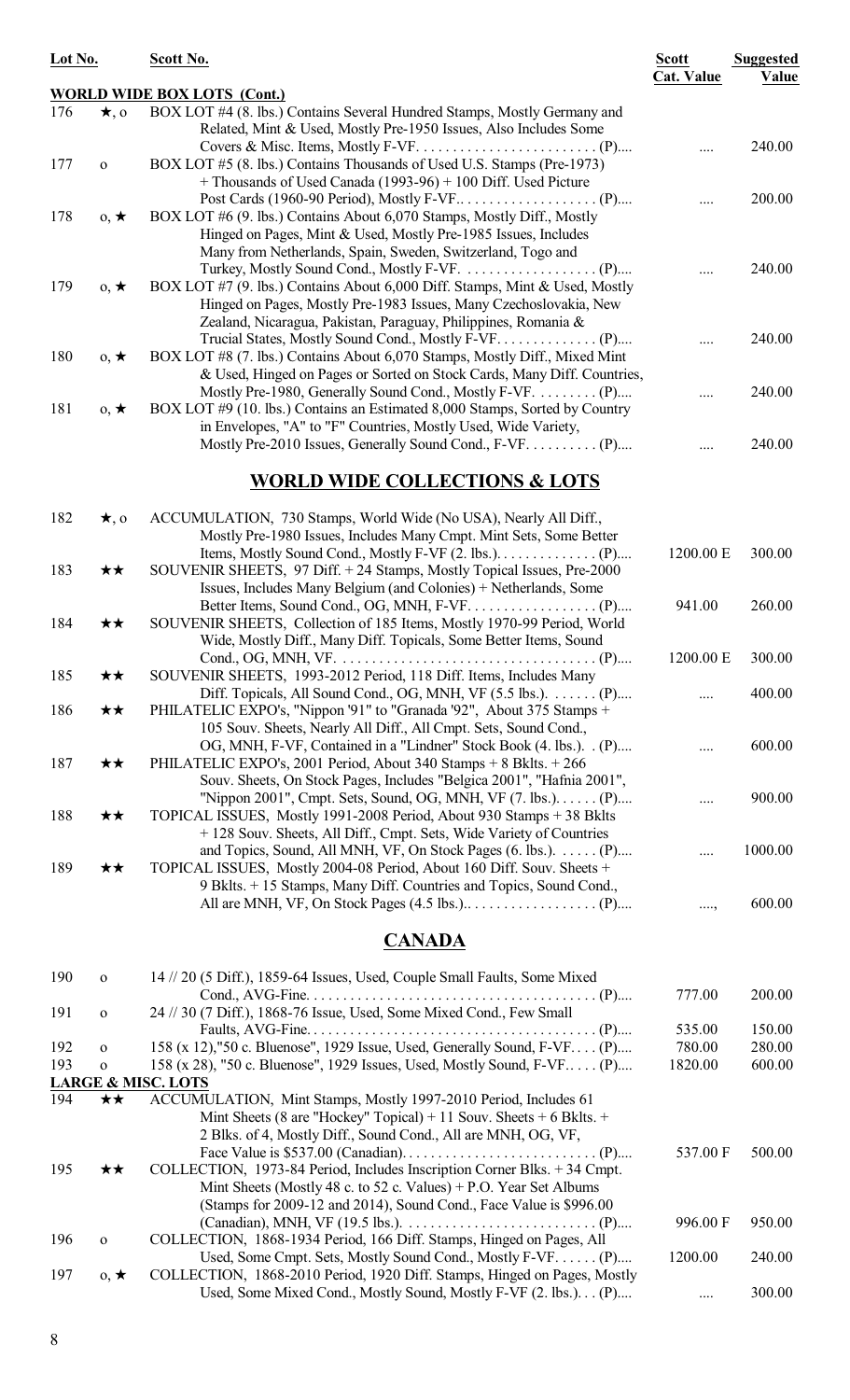| Lot No.         |                              | Scott No.                                                                                                                                                                         | <b>Scott</b>      | <b>Suggested</b> |
|-----------------|------------------------------|-----------------------------------------------------------------------------------------------------------------------------------------------------------------------------------|-------------------|------------------|
|                 |                              | <b>WORLD WIDE A-Z</b>                                                                                                                                                             | <b>Cat. Value</b> | Value            |
| <b>ALBANIA</b>  |                              |                                                                                                                                                                                   |                   |                  |
| 198             | ★★                           | ALBANIA & TURKISH CYPRUS, Cmpt. Mint Sets & Souv. Sheets, Mostly<br>"EUROPA", 1985-2005 Issues, Some Duplication, On Stock Pages,                                                 |                   |                  |
| <b>AUSTRIA</b>  |                              |                                                                                                                                                                                   | 614.00            | 240.00           |
| 199             | $\star$                      | 127                                                                                                                                                                               | 190.00            | 90.00            |
| 200             | $\star\star$                 | 144<br>"10 k. Franz Josef", Litho. Forgery of 1910 Issue, Sound Cond.,                                                                                                            |                   | 80.00            |
| 201             | $\bigstar$                   | 380                                                                                                                                                                               | 725.00            | 420.00           |
| 202             |                              | *** 405-431, Cmpt. Mint Sets (For Use in Styria), 1945 Issues, Plus 8 Additional<br>Stamps (with Larger Size Overprint), Sound Cond., OG, the #405-423                            |                   |                  |
| 203             | ★★                           | Set is MNH, Other Stamps Hinged, #405-427 are Signed, F-VF (P)<br>1730 // 2265, 1997-2010 Period, Cmpt. Mint Sets & Souv. Sheets, On Stock                                        | $475.00 +$        | 200.00           |
| 204             | ★★                           | B87-B92 (6), "Rotary Convention" Set Cmpt., 1931 Issue, Sound Cond.,                                                                                                              | 600.00            | 240.00           |
|                 |                              |                                                                                                                                                                                   | 550.00            | 300.00           |
| 205             | $\mathbf{o}$                 | B106-B110 (5), Cmpt. Sets, 1933 Issues, Used, Generally Sound, F-VF (P)                                                                                                           | 318.50            | 150.00           |
| 206<br>207      | $\bigstar$<br>$\bigstar$     | "50 g. Stagecoach", 1933 Issue, Sound Cond., OG, VLH, VF. (P)<br><b>B110</b><br><b>B186</b><br>"Renner" Souv. Sheet (Dark Blue Violet), 1946 Issue, Mint, Sound                   | 150.00            | 80.00            |
| 208             | $\bigstar$                   | "Renner" Souv. Sheet (Dark Purple), 1946 Issue, Mint, Sound<br><b>B187</b>                                                                                                        | 500.00            | 300.00           |
|                 |                              |                                                                                                                                                                                   | 500.00            | 300.00           |
| 209<br>210      | $\mathbf{O}$<br>$\mathbf{O}$ | C54-C60 (7), "Bird" Set Cmpt., 1950-53 Issue, Used, Sound, F-VF (P)<br>M1-M68, MP1-MP4, 1915-18 Period, 72 Diff. Military Stamps, All Cmpt.                                       | 258.40            | 130.00           |
| 211             | ★                            | Sets, Used (Some on Small Piece), Sound Cond., F-VF.  (P)<br>Italian Occupation, "4 k. Green," 1918 Issue, Mint, Sound Cond.,<br>N16                                              | 559.60            | 220.00           |
| 212             | ★                            | Italian Occupation, "3 k. Carmine Rose", 1918 Issue, Mint, Sound<br>N <sub>19</sub>                                                                                               | 1050.00           | 360.00           |
|                 |                              | <b>AUSTRIA OFFICES ABROAD</b>                                                                                                                                                     | 650.00            | 240.00           |
| 213             | $\star$                      | LOMBARDY-VENETIA, #1 b., "5 c. Yellow" (1850 Issue), Unused, Dist.                                                                                                                |                   |                  |
|                 |                              | Gum (Probably Re-Gummed), Sound Cond., F-VF Centering,                                                                                                                            | 2150.00           | 400.00           |
| <b>BELGIUM</b>  |                              |                                                                                                                                                                                   |                   |                  |
| 214             | ★★                           | ACCUMULATION, Cmpt. Mint Sets, Pre-2002 Period, On a Stock Page,                                                                                                                  |                   |                  |
| 215             | $\star\star$                 | Sound Cond., OG, MNH, F-VF. $\dots \dots \dots \dots \dots \dots \dots \dots \dots \dots \dots \dots$ . (P)<br>ACCUMULATION, 1986-2008 Period, Cmpt. Mint Sets, Some Duplication, | 683.00            | 260.00           |
| 216             | ★★                           | B555-B566, B573-B591, B605, B605a, 1954-57 Issues, 32 Diff. Stamps +                                                                                                              | 618.00            | 240.00           |
|                 |                              | One Souv. Sheet, All Cmpt. Sets, Sound, OG, MNH, F-VF (P)                                                                                                                         | 683.35            | 280.00           |
| 217             | ★★                           | B605a "Antarctic" S/S, 1957 Issue, Sound Cond., OG, MNH, F-VF (P)                                                                                                                 | 175.00            | 80.00            |
| 218             | $\star$ , o                  | <b>BRITISH COMMONWEALTH</b><br>ACCUMULATION, Mostly Pre-1990 Issues, About 1850 Diff. Stamps + 32<br>Diff. Souv. Sheets, Mint and Used, Some Earlier Issues, Includes             |                   |                  |
|                 |                              | Many Modern Cmpt. Sets, Wide Variety, In a Stock Book, Mostly<br>Sound Cond., Many are MNH, Mostly F-VF $(2.5 \text{ lbs.}) \dots \dots \dots (P) \dots$                          |                   | 360.00           |
| <b>BULGARIA</b> |                              |                                                                                                                                                                                   | .                 |                  |
| 219<br>220      | ★★<br>$0, \star$             | Imperf. Blk. of 4, 1958 "World Fair", Sound, OG, MNH, VF. (P)<br>1029<br>COLLECTION, 1879-2000 Period, About 2020 Diff. Stamps, Hinged on Pages,                                  | 220.00            | 80.00            |
|                 |                              | Mostly Used, Many Cmpt. Sets, Mostly Sound, Mostly F-VF. (P)                                                                                                                      |                   | 240.00           |
|                 | <b>CYRENAICA</b>             |                                                                                                                                                                                   |                   |                  |
| 221             | ★★                           | C12-C17 (6), "Zeppelin" Set Cmpt, 1933 Issue, Sound, OG, MNH, F-VF. (P)<br><b>CZECHOSLOVAKIA</b>                                                                                  | 150.00            | 80.00            |
| 222             | ★★                           | CZECHOSLOVAKIA & ESTONIA, Cmpt. Mint Sets and Souv. Sheets,<br>1965-2008 Period, Mostly "EUROPA" Issues, Some Duplication,                                                        |                   |                  |
| <b>DENMARK</b>  |                              |                                                                                                                                                                                   | 570.00            | 220.00           |
| 223             | $\mathbf{o}$                 | 2, 3, 11-15, 82, 135, Ten Diff. Stamps, 1851-1915 Issues, Used, Generally                                                                                                         | 871.00            | 300.00           |
| 224             |                              | $C1-C5$ (5), Cmpt. Set, 1925-29 Issues, Used, Generally Sound, F-VF (P)                                                                                                           | 847.50            | 300.00           |
| 225             | $\mathbf{O}$<br>$\mathbf{O}$ | COLLECTION, 1854-1999 Period, About 1180 Diff. Stamps + 8 Diff. Souv.<br>Sheets, Mostly Hinged on Pages ("Stender" Album), All Used, Many                                         |                   |                  |
|                 |                              | Cmpt. Sets, Many Better Items, Some Mixed Cond. But Mostly                                                                                                                        |                   |                  |
|                 |                              |                                                                                                                                                                                   |                   | 300.00           |
| <b>ERITREA</b>  |                              |                                                                                                                                                                                   |                   |                  |
| 226             | ★★                           | 109 // 157, B1 // B37, 1915-31 Period, 55 Diff. Stamps, All Cmpt. Sets,                                                                                                           | 674.30            | 300.00           |
| 227             | ★                            | COLLECTION, 1907-36 Period, 43 Diff. Stamps, All Cmpt. Mint Sets,                                                                                                                 |                   |                  |

Sound Cond., OG, Mostly LH, Mostly F-VF.. . . . . . . . . . . . . . . . . . (P).... 683.85 300.00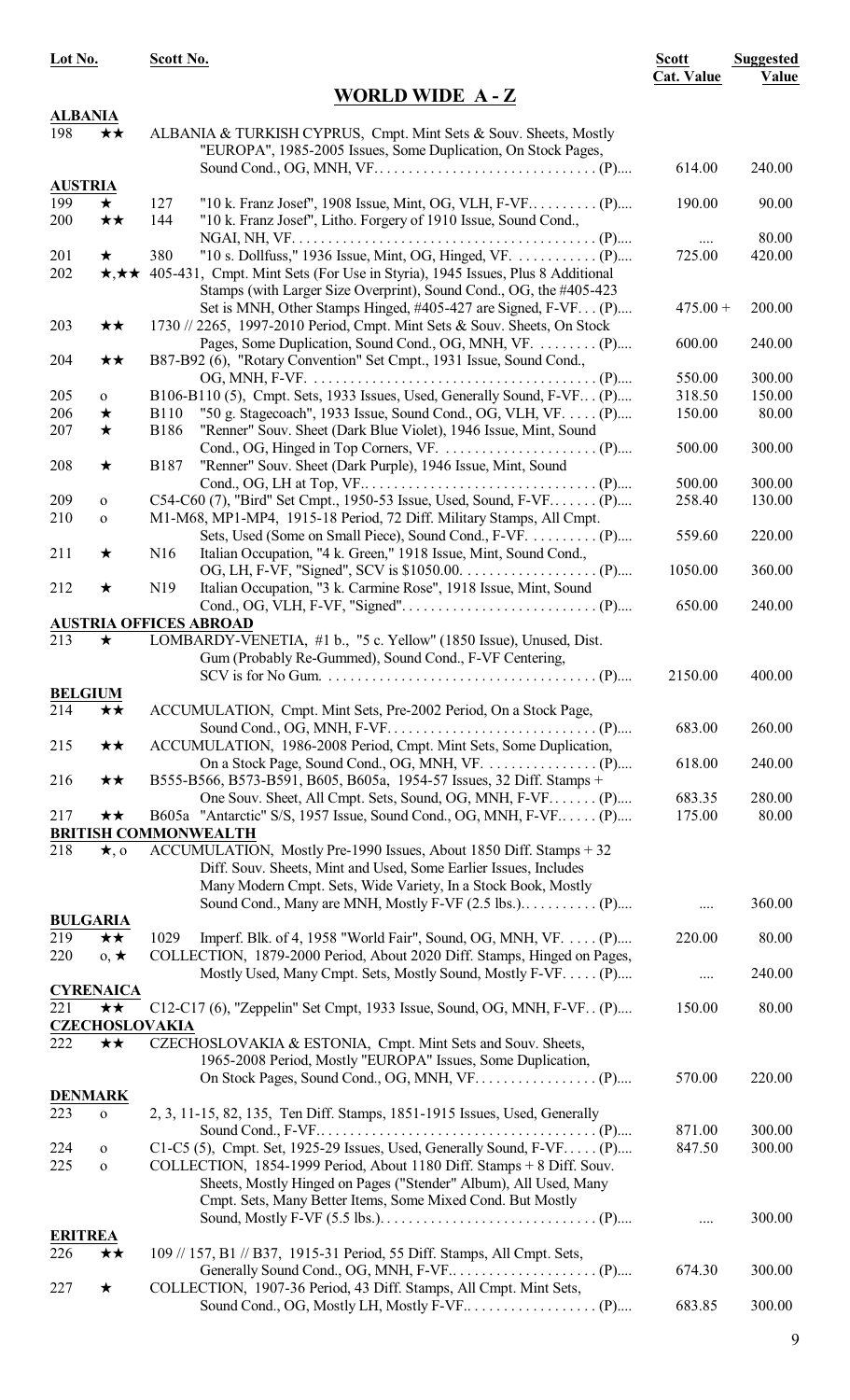| Lot No.               |                            | Scott No.                                                                                                                                                                                             | <b>Scott</b><br><b>Cat. Value</b> | <b>Suggested</b><br>Value |
|-----------------------|----------------------------|-------------------------------------------------------------------------------------------------------------------------------------------------------------------------------------------------------|-----------------------------------|---------------------------|
|                       | <b>ERITREA</b> (Cont.)     |                                                                                                                                                                                                       |                                   |                           |
| 228                   | $\star$                    | Q18-Q21 (4), Parcel Post Stamps, 1924 Issues, Unused, No Gum, Some                                                                                                                                    |                                   |                           |
|                       |                            |                                                                                                                                                                                                       | 892.50                            | 260.00                    |
|                       | <b>FAROE ISLANDS</b>       |                                                                                                                                                                                                       |                                   |                           |
| 229                   | ★★                         | ACCUMULATION, 1975-97 Period, Hundreds of Stamps (All Cmpt. Sets) +<br>23 Bklts. + 55 Souv. Sheets, Limited Duplication, All Sound Cond.,                                                             | 2011.00                           | 500.00                    |
| <b>FINLAND</b>        |                            |                                                                                                                                                                                                       |                                   |                           |
| 230                   | ★★                         | 481 // 1053, 1969-1997 Period, Cmpt. Mint Sets & Souv. Sheets, On Stock                                                                                                                               | 1684.00                           | 650.00                    |
| 231                   | ★★                         | 1062 // 1346, 1997-2010 Period, Cmpt. Mint Sets, S/S's & Booklets, On Stock<br>Pages, Some Duplication, Sound Cond., OG, All are MNH, VF. (P)                                                         | 944.00                            | 380.00                    |
| <b>FRANCE</b>         |                            |                                                                                                                                                                                                       |                                   |                           |
| 232                   | ★★                         | 101 // 1060, 201 // 2052, 1958-2003 Period, Cmpt. Mint Sets, Many as<br>Blocks of 4, All Council of Europe and UNESCO Officials, On a                                                                 | 503.00                            | 200.00                    |
| 233                   | $\mathbf O$                | 9, 50, 51, J11-J13, J15-J22, 1849-92 Period, 14 Diff. Used Stamps, Mostly<br>Sound Cond., AVG-VF. $\dots \dots \dots \dots \dots \dots \dots \dots \dots \dots \dots \dots \dots (P) \dots$           | 1209.00                           | 300.00                    |
| 234<br>235            | $\mathbf{O}$<br>$\bigstar$ | "1 fr. Lake," 1853 Issue, Used, 3 Margins, Sound Cond., AVG (P)<br>21<br>69, 75, 1876 Issues, Unused, #75 is No Gum, Couple Blunt Perfs.,                                                             | 2475.00                           | 400.00                    |
| 236                   | $\star$ , o                | B1 // B248, 1914-50 Semi-Postals, 186 Diff. Stamps, Hinged on Pages, Mostly                                                                                                                           | 1750.00                           | 340.00                    |
| 237                   | $\star$ , o                | Cmpt. Sets, Mixed Mint & Used, Generally Sound, Mostly F-VF. . (P)<br>B249 // B703a, 1950-2000 Semi-Postal Issues, 270 Diff. Stamps, Hinged on                                                        | 955.00                            | 300.00                    |
| 238                   | ★★                         | Pages, Mint & Used, Many Cmpt. Sets, Generally Sound, F-VF. (P)<br>C5-C7, C18-C47, 1930-73 Issues, 33 Diff. Stamps, All Cmpt. Sets, Sound                                                             | 764.00                            | 240.00                    |
| 239                   |                            | *** C16, C17, "South American Flight", Set Cmpt., 1936 Issue, Mint, Sound                                                                                                                             | 775.90                            | 360.00                    |
| 240                   | ★★                         | COLLECTION, 1986-96 Period, About 470 Diff. Stamps + 9 Diff. Souv.                                                                                                                                    | 325.00                            | 150.00                    |
|                       |                            | Sheets $+8$ Diff. Bklts., Regular & Commemorative Issues, Nearly                                                                                                                                      | 900.00                            | 340.00                    |
| 241                   | $0, \star$                 | COLLECTION, 1951-2009 Period, About 2960 Diff. Stamps, Mostly Hinged<br>on Pages, All Regular and Commemorative Issues, Mostly Used,                                                                  |                                   |                           |
| 242                   | $\star$ , o                | COLLECTION, Mostly 1964-2000 Period, About 1400 Diff. Stamps, Hinged<br>on Pages, Highly Cmpt. for the 1964-86 Period, Mixed Mint & Used,                                                             | 2000.00 E                         | 460.00                    |
| 243                   | $0, \star$                 | COLLECTION, 1941-92 Period, About 1650 Diff. Stamps, Hinged on Pages,<br>Mostly Used, No Back-of-Book Issues, Mostly Cmpt. Sets,                                                                      | 965.00                            | 300.00                    |
| 244                   | $0, \star$                 | COLLECTION, 1932-41 Period + Some Back-of-Book Issues, About 350 Diff.<br>Stamps + One Souv. Sheet (Unused, No Gum) + 12 Labels, Hinged<br>on Pages, Mostly Used, Many Cmpt. Sets, Some Better Items, | 1020.00                           | 320.00                    |
| 245                   | $0, \star$                 | COLLECTION, 1849-80 Period, 72 Stamps, Mostly Diff., Nearly All are Used,                                                                                                                             | 1750.00 E                         | 400.00                    |
| 246                   | $0, \star$                 | Mixed Cond., Some with Faults, AVG-VF, Owner's Catalog (P)<br>COLLECTION, 1877-1933 Period, About 150 Diff. Stamps, Hinged on Pages,                                                                  | 2450.00 E                         | 400.00                    |
|                       |                            | Mostly Used, Several Better Stamps, Some Mixed Cond., Most are                                                                                                                                        | 1600.00 E                         | 300.00                    |
|                       | <b>GERMAN STATES</b>       |                                                                                                                                                                                                       |                                   |                           |
| 247                   | $\star$ , o                | THURN AND TAXIS, #42 // 63, 1852-67 Period, 20 Diff. Stamps (19 are<br>Unused), Some No Gum, #44 is Used, Mostly Sound, AVG-VF. (P)                                                                   | 2477.00                           | 500.00                    |
| 248                   | $\star$ , o                | THURN AND TAXIS, #2 // 32, 1852-66 Period, 27 Diff. Stamps + 4 Reprints,<br>#5 is Used, All Other are Unused, Mostly OG (6 are No Gum),                                                               |                                   |                           |
|                       |                            |                                                                                                                                                                                                       | 2372.00                           | 500.00                    |
| <b>GERMANY</b><br>249 | $0, \star$                 | ACCUMULATION, Mostly 1919-24 Period, About 2200 Stamps, Mostly                                                                                                                                        |                                   |                           |
|                       |                            | Used, Sorted and Identified on Stock Pages, Includes Some                                                                                                                                             | 1200.00 E                         | 300.00                    |
| 250                   | ★★                         | B3-B7, B23-B27, B42, B43, B69-B78, 22 Diff Stamps, All Cmpt. Sets,                                                                                                                                    | 369.25                            | 180.00                    |
| 251                   | ★★                         | B33a-B33d, Blk. of 4 (Cut from Souvenir Sheet), 1933 Issue, Sound Cond.,                                                                                                                              | 330.00                            | 120.00                    |
| 252                   | $\star\star$               | B79 // B133, 1935-38 Issues, 29 Diff. Stamps, All Cmpt. Sets, Sound Cond.,                                                                                                                            | 422.25                            | 200.00                    |
| 253                   | $\star\star$               | B134-B144, B146, B147, B160-B168, 1939 Issues, 22 Diff. Stamps, All Cmpt.                                                                                                                             | 476.75                            | 240.00                    |
| 254                   | ★★                         | B169 // B293, 1940-45 Issues, 129 Diff. Stamps, All Cmpt. Sets, Sound                                                                                                                                 | 555.60                            | 260.00                    |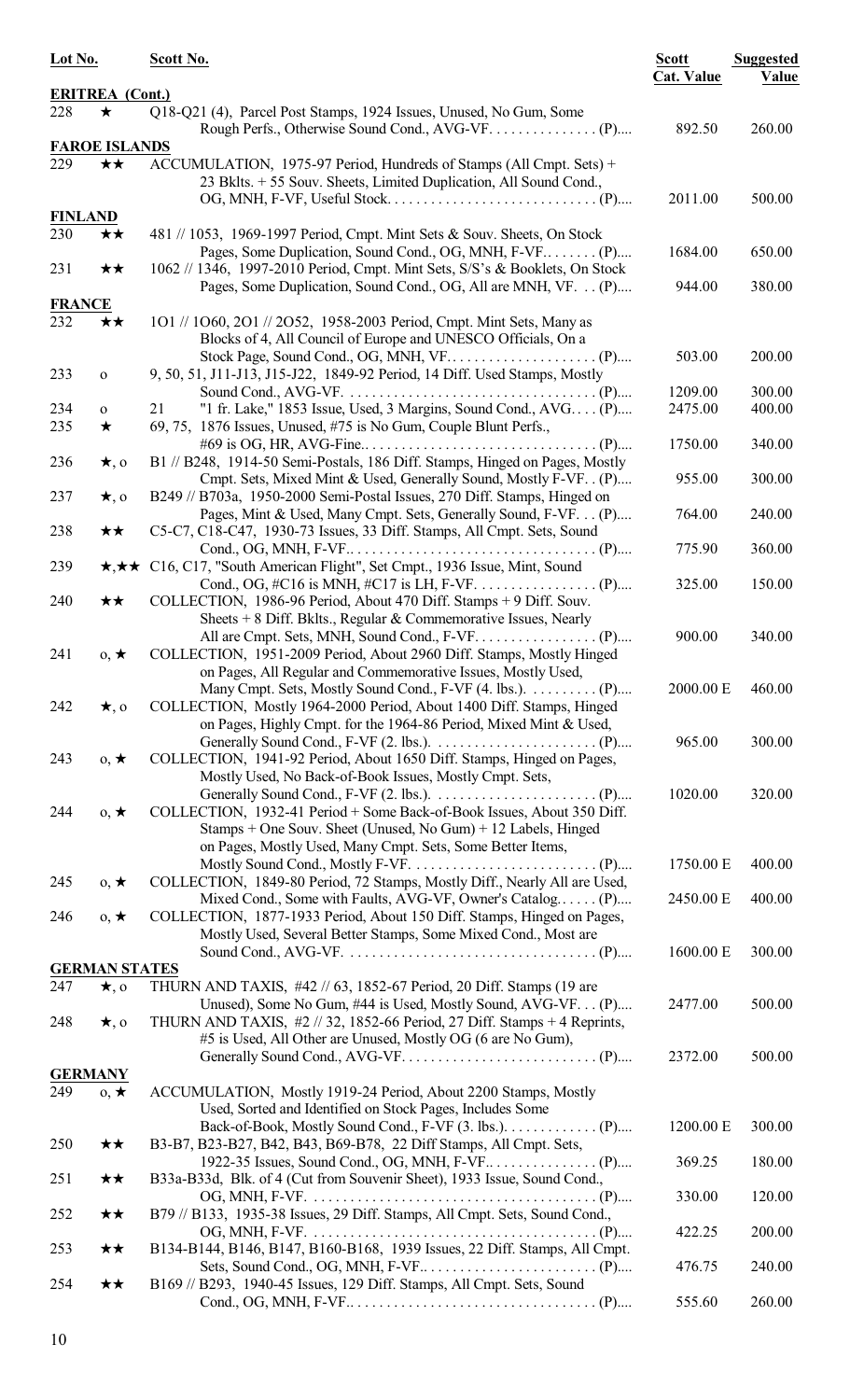| Lot No.       |                            | Scott No.                                                                                                                                                        | <b>Scott</b><br><b>Cat. Value</b> | <b>Suggested</b><br>Value |
|---------------|----------------------------|------------------------------------------------------------------------------------------------------------------------------------------------------------------|-----------------------------------|---------------------------|
|               | <b>GERMANY</b> (Cont.)     |                                                                                                                                                                  |                                   |                           |
| 255           | $\mathbf{o}$               | B296 // B343, 1947-55 Period, 42 Diff. Stamps, All Used, All Cmpt.                                                                                               | 919.65                            | 260.00                    |
| 256           | ★★                         | B689 // B907, 1990-2002 Period, Cmpt. Mint Sets (All Bklts. of 4), All Diff.,                                                                                    |                                   |                           |
|               |                            |                                                                                                                                                                  | 1097.00                           | 440.00                    |
| 257           | $\star$                    | C35-C37 (3), Cmpt. Set, 1928-31 Issues, Mint, Slight Gum Glazing                                                                                                 |                                   |                           |
| 258           | $\bigstar$                 | C38-C39 (2), Cmpt. Set, 1930 Issue, Mint, Slight Gum Glazing, Otherwise                                                                                          | 92.50                             | 60.00                     |
|               |                            |                                                                                                                                                                  | 500.00                            | 240.00                    |
| 259           | $0, \star$                 | REGULAR ISSUES, Accumulation, About 2570 Stamps + 10 Bklt. Panes                                                                                                 |                                   |                           |
|               |                            | (1954-2005 Issues), Many Cmpt. Sets, Mostly Used, Includes Some                                                                                                  |                                   |                           |
|               |                            | <b>GERMAN DEMOCRATIC REPUBLIC</b>                                                                                                                                | 1200.00 E                         | 300.00                    |
| 260           | ★                          | COLLECTION, 1950-73 Period, About 1200 Diff. Stamps (All Cmpt. Sets) +                                                                                           |                                   |                           |
|               |                            | 12 Diff. Souv. Sheets, All are Mint, OG, Hinged on Album Pages,                                                                                                  |                                   |                           |
|               |                            |                                                                                                                                                                  | 1200.00 E                         | 300.00                    |
|               | <b>GERMAN BERLIN</b>       |                                                                                                                                                                  |                                   |                           |
| 261           | $\mathbf{o}$               | COLLECTION, 1948-90 Period, 708 Stamps + 5 S/S's, All Diff., Nearly All<br>Used, Many Cmpt. Sets, Some Better Items, Most Sound, F-VF. (P)                       | $1200.00 +$                       | 300.00                    |
|               | <b>GIBRALTAR</b>           |                                                                                                                                                                  |                                   |                           |
| 262           | ★★                         | 416 // 1055, 1982-2006 Period, Cmpt. Mint Sets & Souv. Sheets, Mostly                                                                                            |                                   |                           |
|               |                            | All Diff., On Stock Pages, Sound Cond., OG, MNH, VF. (P)                                                                                                         | 871.00                            | 340.00                    |
|               | <b>GREAT BRITAIN</b>       |                                                                                                                                                                  |                                   |                           |
| 263<br>264    | $\mathbf{O}$<br>$0, \star$ | $\overline{2}$<br>"2 p. Blue," 1840 Issue, Used, Sound Cond., Cut-Close, AVG. (P)<br>3 // 322d, O2 // O57, 1841-1957 Period, 77 Stamps, Mostly Diff., Nearly All | 950.00                            | 200.00                    |
|               |                            | Used, Some Minor Faults, Mostly Sound Cond., AVG-VF.  (P)                                                                                                        | 2690.00                           | 500.00                    |
| 265           | $\mathbf{O}$               | 3, 4, 7, Used Stamps, 1841-54 Issues, Generally Sound Cond., AVG-VF. (P)                                                                                         | 1122.50                           | 240.00                    |
| 266           | ★★                         | BOOKLETS, Collection of 394 Cmpt. Bklts., Mostly Diff., Mostly 1987-2000                                                                                         |                                   |                           |
|               |                            | Period, Includes 514 "Second Class" Stamps and 1228 "First Class"                                                                                                |                                   |                           |
|               |                            | Stamps, Sound Cond., OG, All are MNH, VF, Total Face Value is Over<br>1500. GBP (Based on Current Postal Rates), About \$1875.00 (US\$),                         |                                   |                           |
|               |                            |                                                                                                                                                                  | 4000.00 E                         | 2000.00                   |
| 267           | $0, \star$                 | COLLECTION, 36 Diff. Stamps, Mostly Used, Pre-1936 Issues, Generally                                                                                             |                                   |                           |
|               |                            |                                                                                                                                                                  | 2097.00                           | 300.00                    |
| 268           | ★★                         | MINT STAMPS, 2000-2015 Period, 99 Cmpt. Mint Sheets, Most with Post                                                                                              |                                   |                           |
|               |                            | Office Labels in the Sheet, Nearly All Diff., Includes 1748 "First Class"<br>+96 "Second Class" Stamps + a Few Other Values, Total Face Value                    |                                   |                           |
|               |                            | (At Current Postal Rates) is about 1760. GBP (about 2200. US\$),                                                                                                 |                                   |                           |
|               |                            | Sound Cond., All MNH, VF, Contained in a "Lindner" Mint Sheet                                                                                                    |                                   |                           |
|               |                            |                                                                                                                                                                  | 4400.00 E 2200.00                 |                           |
| 269           | ★★                         | MINT STAMPS, 39 Diff. Cmpt. Mint Sheets (with 400 "First Class" Stamps)                                                                                          |                                   |                           |
|               |                            | + Hard Cover Year Books for 2010 & 2014 (With Stamps Mtd. Inside),<br>Sound Cond., All MNH, VF, Face Value (At Current Postage Rates)                            |                                   |                           |
|               |                            |                                                                                                                                                                  | 1500.00 E                         | 750.00                    |
|               |                            | <b>GREAT BRITAIN - GUERNSEY</b>                                                                                                                                  |                                   |                           |
| 270           | ★★                         | 441 // 970, J1 // J41, 1969-2007 Period, Cmpt. Sets and Souv. Sheets, On Stock                                                                                   |                                   |                           |
|               |                            | Pages, Some Duplication, OG, Sound Cond., MNH, VF.  (P)<br><b>GREAT BRITAIN - ISLE OF MAN</b>                                                                    | 891.00                            | 360.00                    |
| 271           | ★★                         | ACCUMULATION, 1998-2007 Period, Cmpt. Mint Sets & Souv. Sheets, Some                                                                                             |                                   |                           |
|               |                            | Duplication, On Stock Pages, Sound Cond., OG, MNH, VF.  (P)                                                                                                      | 1171.00                           | 460.00                    |
| 272           | $\mathcal{C}$              | FIRST DAY COVERS, About 60 Diff. (With Cachet, No Addr.), 1989-96                                                                                                |                                   |                           |
|               |                            | Period, Mostly with a Cmpt. Set of Stamps, Sound Cond., Clean, VF,                                                                                               |                                   |                           |
|               |                            | <b>GREAT BRITAIN - JERSEY</b>                                                                                                                                    | $247.00 +$                        | 100.00                    |
| 273           | ★★                         | 348 // 630, 1985-93 Period, Cmpt. Mint Sets (All Blks. of 4), On a Stock Page,                                                                                   |                                   |                           |
|               |                            |                                                                                                                                                                  | 405.00                            | 160.00                    |
| 274           | $\star\star$               | 631 // 936, 1993-2000 Period, Cmpt. Sets and Souv. Sheets, Some Duplication                                                                                      |                                   |                           |
| <b>GREECE</b> |                            | (Blks. of 4), On Stock Pages, Sound Cond., OG, MNH, VF (P)                                                                                                       | 1170.00                           | 460.00                    |
| 275           | $0, \star$                 | COLLECTION, 1861-2010 Period, About 1600 Diff. Stamps, Mostly Hinged                                                                                             |                                   |                           |
|               |                            | on Pages, Nearly All are Used, Some Cmpt. Sets, Typical Mixed Cond.,                                                                                             |                                   |                           |
|               |                            |                                                                                                                                                                  | 1600.00 E                         | 400.00                    |
|               | <b>HONG KONG</b>           |                                                                                                                                                                  |                                   |                           |
| 276           | $0, \star$                 | 71 // 259, 1903-70 Period, 172 Diff. Stamps, Nearly All are Used, Some                                                                                           | 1020.00                           | 260.00                    |
| 277           | ★★                         | BOOKLETS, 35 Diff., 1992-2012 Period, Sound Cond., All are MNH, VF,                                                                                              |                                   |                           |
|               |                            |                                                                                                                                                                  | .                                 | 240.00                    |
|               | <b>HUNGARY</b>             |                                                                                                                                                                  |                                   |                           |
| 278           | ★★                         | ACCUMULATION, Pre-2006 Issues, Cmpt. Mint Sets and Souv. Sheets, Some                                                                                            |                                   |                           |
|               |                            | Duplication, On a Stock Page, Sound Cond., OG, MNH, VF (P)                                                                                                       | 592.00                            | 240.00                    |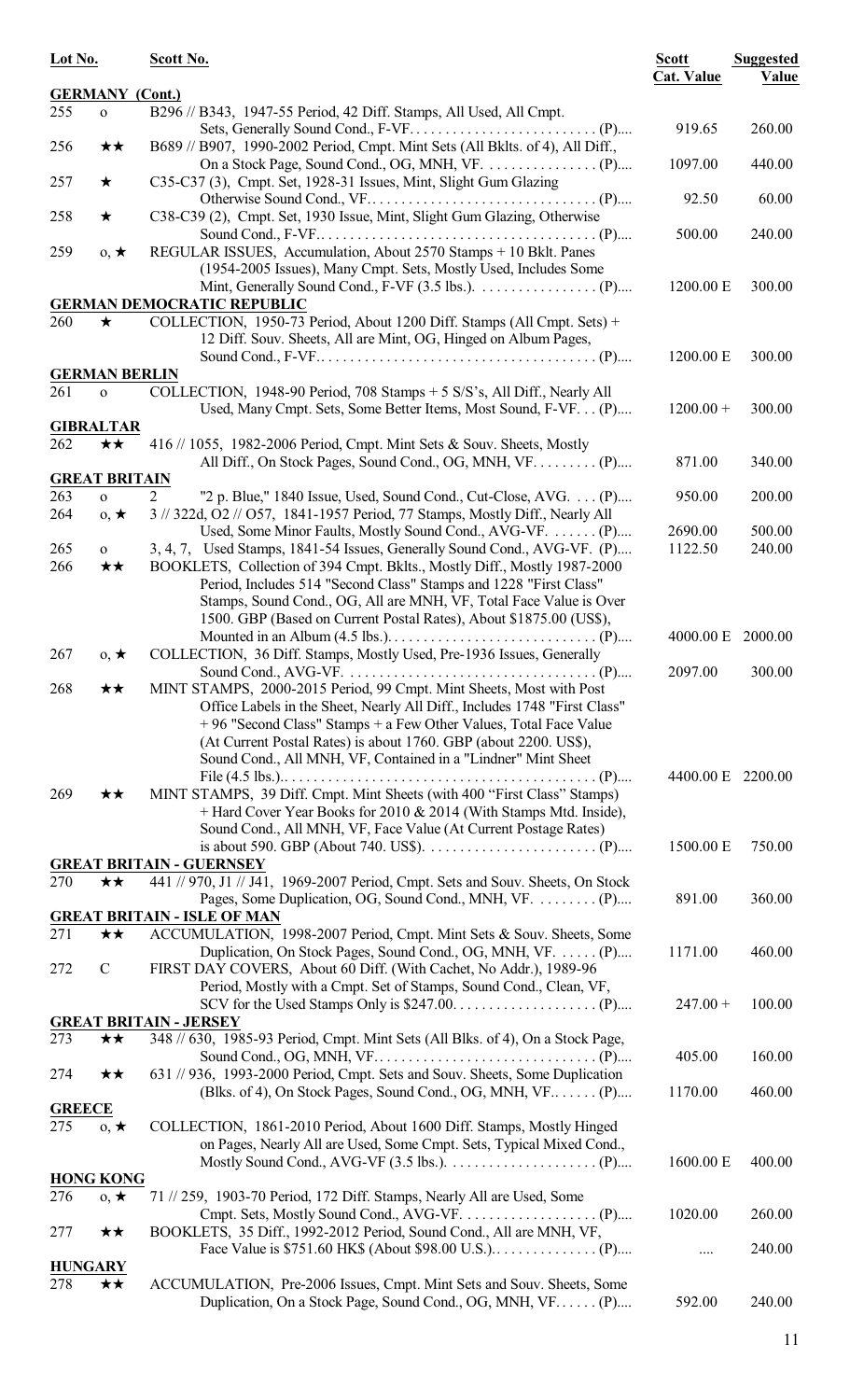| Lot No.              |                        | Scott No.               |                                                                                                                                                                 | <b>Scott</b><br><b>Cat. Value</b> | <b>Suggested</b><br>Value |
|----------------------|------------------------|-------------------------|-----------------------------------------------------------------------------------------------------------------------------------------------------------------|-----------------------------------|---------------------------|
| <b>ICELAND</b>       |                        |                         |                                                                                                                                                                 |                                   |                           |
| 279                  | ★★                     |                         | 896 // 1205, 1999-2010 Period, Cmpt. Mint Sets, Souv. Sheets & Booklets,<br>Some Duplication, On Stock Pages, Sound, OG, MNH, VF (P)                            | 1014.00                           | 400.00                    |
| 280                  | $0, \star$             |                         | COLLECTION, 1876-2016 Period, 1,000 Diff. Stamps, Mostly Hinged on<br>Pages, Mostly Used, Many Cmpt. Sets, Many Better Items, Mostly                            | 1500.00 E                         | 400.00                    |
|                      | <b>IONIAN ISLANDS</b>  |                         |                                                                                                                                                                 |                                   |                           |
| 281                  | ★                      | N17                     | "30 d. Orange Brown," 1941 Issue, Mint, OG, Some Trivial Gum<br>Toning, Otherwise Sound Cond., LH, Fine, Appears Genuine But                                    | 1400.00                           | 300.00                    |
| 282                  | $\star\star$           | NC11                    | "50 L. Violet Brown," 1941 Issue, OG, MNH, A Few Typical Rough<br>Perfs., Otherwise Sound Cond., F-VF, Appears Genuine But                                      |                                   |                           |
|                      |                        |                         |                                                                                                                                                                 | 2400.00                           | 500.00                    |
| <b>IRELAND</b>       |                        |                         |                                                                                                                                                                 |                                   |                           |
| 283                  |                        |                         | $\star, \star \star$ 65 // 289, C1-C7, 1922-70 Period, 168 Diff. Stamps, All Cmpt. Mint Sets,<br>Sound Cond., OG, Earlier Issues are LH, Many from 1943 to 1970 | 894.55                            | 300.00                    |
| 284                  | ★★                     |                         | 415 // 678, 1977-86 Period, Cmpt. Mint Sets (All as Blks. of 4), All Diff.,                                                                                     | 744.00                            | 300.00                    |
| 285                  | ★★                     |                         | 679 // 1851, 1987-2009 Period, Cmpt. Mint Sets (All as Blks. of 4), All Diff.,                                                                                  | 1092.00                           | 440.00                    |
| 286                  | ★★                     |                         | 1779a // 1851, 20 Cmpt. Mini-Sheets (14 Diff.), All Cmpt. Sets, 2008-09                                                                                         | 530.00                            | 220.00                    |
| 287                  | ★★                     |                         | COLLECTION, 2004-08 Period, About 207 Diff. Stamps, All Cmpt. Sets,                                                                                             | 381.00                            | 150.00                    |
| <b>ISRAEL</b><br>288 | C                      |                         | COVERS, 1947-49 Period, 5 Palestine + 32 Israel, All Addr. to Cincinnati,                                                                                       |                                   |                           |
|                      |                        | <b>ITALIAN COLONIES</b> |                                                                                                                                                                 |                                   | 200.00                    |
| 289                  | ★                      |                         | 13-41, C8-C27, 1932-33 Period, 49 Diff. Stamps, All Cmpt. Mint Sets,                                                                                            |                                   |                           |
|                      |                        |                         |                                                                                                                                                                 | 655.75                            | 300.00                    |
|                      | <b>ITALIAN STATES</b>  |                         |                                                                                                                                                                 |                                   |                           |
| 290<br><b>ITALY</b>  | $\mathbf{o}$           |                         | SICILY, $\#14$ , "5 g. Rose," 1859 Issue, Used, Generally Sound, AVG. (P)                                                                                       | 700.00                            | 140.00                    |
| 291                  | ★★                     | 47                      | "20 c. Orange", 1879 Issue, A Few Short Perfs., Some Trivial Perf.                                                                                              |                                   |                           |
| 292                  | ★★                     | 48                      | "25 c. Blue," 1879 Issue, MNH But with Typical Toned Gum,                                                                                                       | 850.00                            | 170.00                    |
| 293                  | $\star$                | 48                      | "25 c. Blue," 1879 Issue, Mint, OG, LH, A Few Blunt Perfs. (UR),                                                                                                | 1600.00                           | 200.00                    |
| 294                  | ★★                     |                         | 133 // 650, C127, C128, 1921-54 Period, 121 Diff. Stamps, All Cmpt. Sets,                                                                                       | 800.00                            | 160.00                    |
|                      |                        | 518                     | "100 Lira Brown," 1949 Issue, Sound Cond., OG, MNH, F-VF (P)                                                                                                    | 1243.80<br>225.00                 | 500.00                    |
| 295<br>296           | ★★<br>★★               |                         | 2712 // 2777, 2006 Issues, Cmpt. Sets (10 of Each), on a Stock Page, OG,                                                                                        | 1184.00                           | 100.00<br>460.00          |
| 297                  | ★★                     |                         | 2826 // 2865, 2007-08 Period, Cmpt. Sets (10 of Each), On a Stock Page,                                                                                         | 829.00                            | 320.00                    |
| 298                  | ★★                     |                         | 2866 // 2910, 2008 Issues, Cmpt. Sets (10 of Each), on a Stock Page, OG,                                                                                        | 983.00                            | 380.00                    |
| 299                  | ★★                     |                         | ACCUMULATION, Cmpt. Mint Sets, on Stock Pages, Includes 2003 & 2005<br>Issues (Mostly Blks. of 4) + 2008-09 Issues (All Diff. Cmpt. Sets),                      |                                   |                           |
| 300                  | $0, \star$             |                         | COLLECTION, 1930-93 Period, 1300 Diff. Stamps + 6 Diff. "Columbus"<br>Souv. Sheets, Mixed Mint & Used, Many Cmpt. Sets, Mostly Hinged                           | 980.00                            | 380.00                    |
| 301                  | $0, \star$             |                         | ITALY & STATES, 1850-1929 Period, Collection of About 300 Diff. Stamps,                                                                                         | 2596.00                           | 700.00                    |
|                      |                        |                         | Mint & Used, Typical Mixed Cond., Mostly Sound, Some Early Issues                                                                                               | 4000.00 E                         | 600.00                    |
| 302                  | $\mathbf{o}$           | Q64                     | "2 Lira Blue Green," 1947 Issue, Imperf. Vertically, Used, Sound Cond.,<br>F-VF, Not Listed by Scott, "Sassone" Cat. Value was 30,000 Lira. (P)                 |                                   | 120.00                    |
|                      |                        |                         | <b>ITALIAN OFFICES ABROAD</b>                                                                                                                                   |                                   |                           |
| 303<br>304           | $\star$<br>$\star$ , o |                         | ESTERO, #7, "20 c. Orange", 1878 Issue, Unused, No Gum, Repaired<br>ITALIAN AREA, About 340 Diff. Stamps, Includes Offices, Occupations,                        | 2600.00                           | 200.00                    |
|                      |                        |                         | Social Republic, AMG, Flume & Trieste, Many Better Items,                                                                                                       | 3800.00                           | 1100.00                   |
| 305                  | ★                      |                         | JERUSALEM, #1-7 (7), Mint, Sound Cond., OG, LH, Some Light Gum                                                                                                  |                                   |                           |
| 306                  | ★                      |                         | OFFICES IN TURKISH EMPIRE, 1908-22 Period, 23 Stamps (22 Diff.),                                                                                                | 1344.50                           | 500.00                    |
|                      |                        |                         | All Mint, Generally Sound Cond., OG, Mostly LH, AVG-VF. (P)                                                                                                     | 1486.00                           | 550.00                    |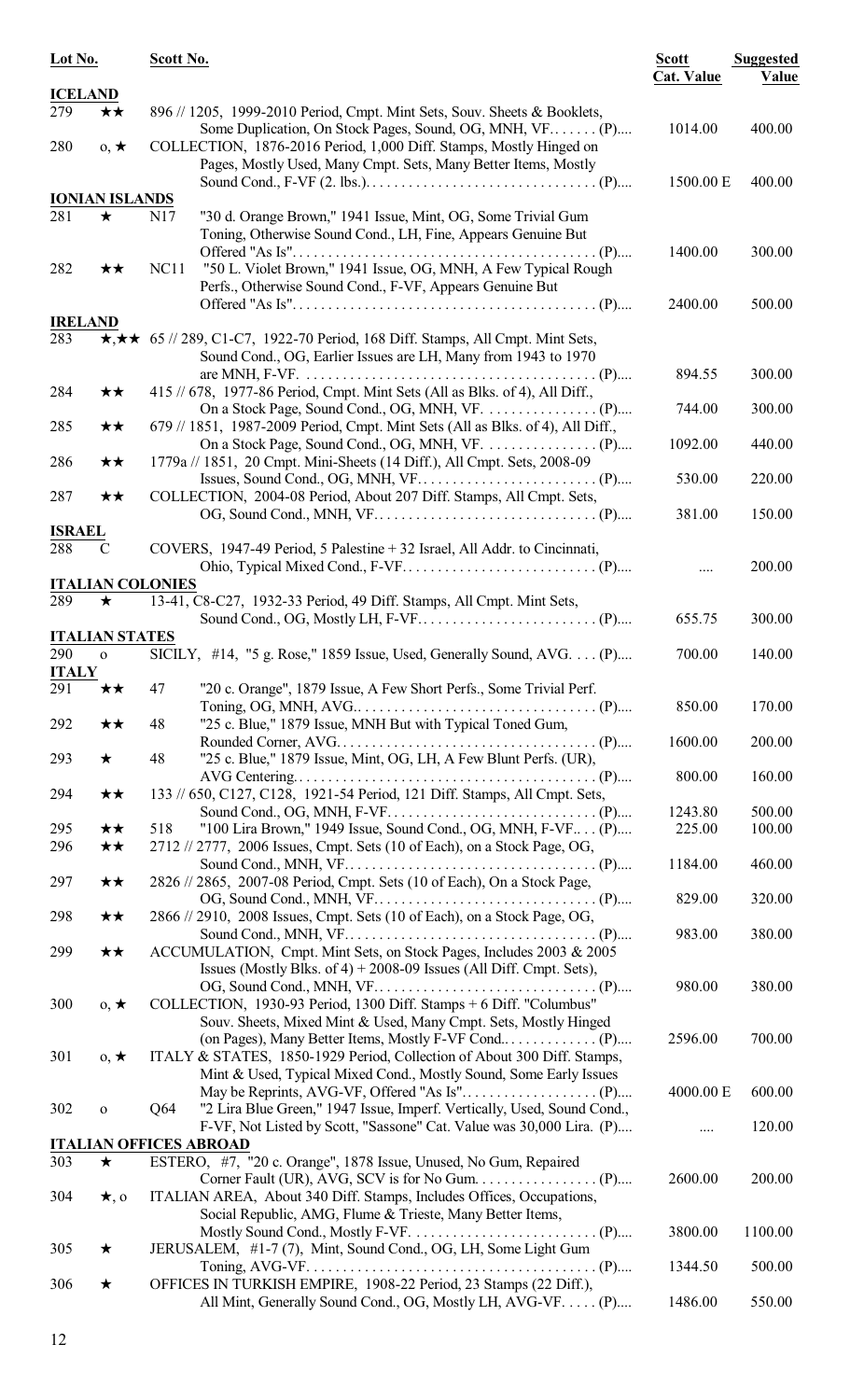| Lot No.      |                      | Scott No.                                                                                                                                                                                                      | <b>Scott</b><br><b>Cat. Value</b> | <b>Suggested</b><br>Value |
|--------------|----------------------|----------------------------------------------------------------------------------------------------------------------------------------------------------------------------------------------------------------|-----------------------------------|---------------------------|
|              |                      | <b>ITALY - AEGEAN ISLANDS</b>                                                                                                                                                                                  |                                   |                           |
| 307          |                      | <b>★,★★</b> PISCOPI, Scarpanto, Simi & Stampalia, 1912-30 Issues, 55 Diff. Stamps, All<br>Mint, Generally Sound, OG, Mostly LH, Some MNH, AVG-VF (P)                                                           | 767.00                            | 300.00                    |
| 308          | ★★                   | RHODES, #B4, Variety, Inverted Ovpt., 1943 Issue, Sound, OG, MNH,<br>F-VF, Not Listed by Scott, "Sassone" Cat. Value was 25,000 Lire. (P)                                                                      |                                   | 100.00                    |
|              |                      | <b>ITALY - TRIESTE (Zone A)</b>                                                                                                                                                                                |                                   |                           |
| 309          | ★★                   | 1-57, C1-C12, C17-C19, E5, 1947-49 Period, 72 Diff. Stamps, All Cmpt.                                                                                                                                          |                                   |                           |
| 310          | $\star$              | 15 // 87, 1948-50 Period, 29 Diff. Stamps, All Cmpt. Mint Sets, Sound                                                                                                                                          | 1115.00<br>638.00                 | 500.00<br>200.00          |
| 311          | ★★                   | 58-137, 141, 143-208, 1949-54 Period, 148 Diff. Stamps, All Cmpt. Sets,                                                                                                                                        |                                   |                           |
| 312          | $\bigstar$           | C1-C12, E1-E4, EY1-EY4, 1947-49 Period, 20 Diff. Stamps, All Cmpt.                                                                                                                                             | 986.00                            | 440.00                    |
|              |                      |                                                                                                                                                                                                                | 507.00                            | 200.00                    |
| 313<br>314   | ★★<br>$\star\star$   | C13-C16 (4), Cmpt. Set, 1948 Issue, Sound Cond., OG, MNH, F-VF (P)<br>J1-J6, J16-J29 (19), Cmpt. Sets, 1947-54 Issues, Sound Cond., OG,                                                                        | 480.00                            | 220.00                    |
|              |                      |                                                                                                                                                                                                                | 210.55                            | 100.00                    |
| 315          | ★★                   | J7-J15 (9), Cmpt. Set, 1949 Issue, Sound Cond., OG, MNH, F-VF (P)                                                                                                                                              | 703.70                            | 320.00                    |
| 316          | ★★                   | Q1-Q12 (12), Cmpt. Set, 1947-48 Issue, Sound Cond., OG, MNH, F-VF. (P)                                                                                                                                         | 1202.00                           | 550.00                    |
| 317          | ★★                   | Q13-Q26 (14), Cmpt. Set, 1949-54 Issue, Sound, OG, MNH, F-VF. (P)                                                                                                                                              | 461.25                            | 220.00                    |
| <b>LIBYA</b> |                      |                                                                                                                                                                                                                |                                   |                           |
| 318          | $\bigstar$           | 64A-64G, C14-C18 (12), Cmpt. Mint Sets, 1934 Issue, Sound Cond.,                                                                                                                                               | 508.50                            | 240.00                    |
| 319          | ★★                   | B38-B47, C4-C7 (4), Cmpt. Set, 1932 Issue, Sound Cond., OG,                                                                                                                                                    | 1012.00                           | 460.00                    |
| 320          | $\star$              | B48-B54, C8-C13 (13), Cmpt. Mint Set, 1933 Issue, Sound Cond., OG,<br>Hinged, Many are LH, F-VF. $\dots \dots \dots \dots \dots \dots \dots \dots \dots \dots \dots \dots \dots$ (P)                           | 481.50                            | 220.00                    |
| 321          | ★★                   | CE1, CE2, 3N1-3N8 (10), Cmpt. Sets, 1934-1949 Issues, Sound Cond.,                                                                                                                                             | 335.50                            | 160.00                    |
| 322          |                      | ★,★★ COLLECTION, 1912-41 Period, 72 Diff. Stamps, All Cmpt. Mint Sets,<br>Sound Cond., OG, Mostly LH, 11 Stamps are MNH, F-VF (P)                                                                              | 1026.00                           | 400.00                    |
|              | <b>LIECHTENSTEIN</b> |                                                                                                                                                                                                                |                                   |                           |
| 323          | ★★                   | 1a-3a (3), Cmpt. Set, 1915 Issue, A Few Blunt Perfs., Otherwise Sound                                                                                                                                          |                                   |                           |
| 324          | $\mathbf{o}$         | "Portrait" Souv. Sheet, 1949 Issue, NH with First Day Cancels,<br>238                                                                                                                                          | 2500.00                           | 500.00                    |
| 325          | ★★                   | ACCUMULATION, 1960-85 Period, About 600 Stamps + 14 Mini-Sheets +                                                                                                                                              | $95.00 +$                         | 50.00                     |
|              |                      | 19 Souv. Sheets, All Cmpt. Sets, Sound Cond., OG, MNH, F-VF. . (P)                                                                                                                                             |                                   | 400.00                    |
|              | <b>LUXEMBOURG</b>    |                                                                                                                                                                                                                |                                   |                           |
| 326          | ★★                   | 152 // 794, 1923-88 Period, Cmpt. Mint Sets (All as Blks. of 4), All Diff.,                                                                                                                                    |                                   |                           |
|              |                      |                                                                                                                                                                                                                | 830.00                            | 340.00                    |
| 327          | $\star\star$         | 318-320 (3), "EUROPA", Cmpt. Set, 1956 Issue, Sound, OG, MNH, VF. (P)                                                                                                                                          | 155.00                            | 80.00                     |
| 328          | ★★                   | ACCUMULATION, Cmpt. Mint Sets, Mostly 1989-2007 Period, Some                                                                                                                                                   |                                   |                           |
|              |                      | Duplication, On Stock Pages, Sound Cond., OG, MNH, F-VF (P)                                                                                                                                                    | 1239.00                           | 500.00                    |
| <b>MALTA</b> |                      |                                                                                                                                                                                                                |                                   |                           |
| 329          | $\star$ , o          | ACCUMULATION, 1885-2000 Period, About 1150 Stamps + 7 Souv. Sheets<br>on Various Pages, Mostly Mint Including Many Cmpt. Sets, Generally<br>Sound Cond., Mint Stamps are OG, Mostly MNH, F-VF (2. lbs.). . (P) |                                   | 280.00                    |
|              |                      | <b>MOZAMBIQUE COMPANY</b>                                                                                                                                                                                      |                                   |                           |
|              |                      |                                                                                                                                                                                                                |                                   |                           |
| 330          | $\star$ , o          | ACCUMULATION, 1892-1940 Period, About 2,950 Stamps, Identified &<br>Priced on #102 Cards, Mint & Used, With Duplication, Includes Some                                                                         |                                   | 600.00                    |
|              | <b>NETHERLANDS</b>   |                                                                                                                                                                                                                |                                   |                           |
| 331          | ★★                   | ACCUMULATION, 1936-69 Period, Cmpt. Mint Sets, Singles, Pairs & Blks.,                                                                                                                                         | 486.00                            | 190.00                    |
| 332          | $\star\star$         | B170 // B367, 1946-62 Period, 135 Diff. Blks. of 4, All Cmpt. Mint Sets,                                                                                                                                       | 1030.00                           | 420.00                    |
| 333          | $\star\star$         | B368 // B723, 1962-2000 Period, 235 Diff. Blks. of 4, All Cmpt. Mint Sets,                                                                                                                                     |                                   |                           |
| 334          | $0, \star$           | COLLECTION, 1864-2010 Period, About 1870 Diff. Stamps, Hinged on Pages,<br>Mostly Used, Includes Some Cmpt. Mint Sets & Souv. Sheets, Mostly                                                                   | 687.00                            | 280.00                    |
|              | <b>NEW CALEDONIA</b> |                                                                                                                                                                                                                |                                   | 300.00                    |
| 335          |                      | COLLECTION, 1892-2001 Period, 262 Diff. Stamps, Hinged on Pages, Mostly                                                                                                                                        |                                   |                           |
|              | $\star$ , o          | Mint, Many Cmpt. Sets (1997-2001 Period), Generally Sound Cond.,                                                                                                                                               | 542.00                            | 160.00                    |
|              | <b>NEW ZEALAND</b>   |                                                                                                                                                                                                                |                                   |                           |
| 336          |                      | COLLECTION, 1874-2010 Period, About 1570 Diff. Stamps, Hinged on                                                                                                                                               |                                   |                           |
|              | $0, \star$           | Pages, Mostly Used, Some Cmpt. Sets, Some Mixed Cond. but                                                                                                                                                      |                                   | 260.00                    |
|              |                      |                                                                                                                                                                                                                |                                   |                           |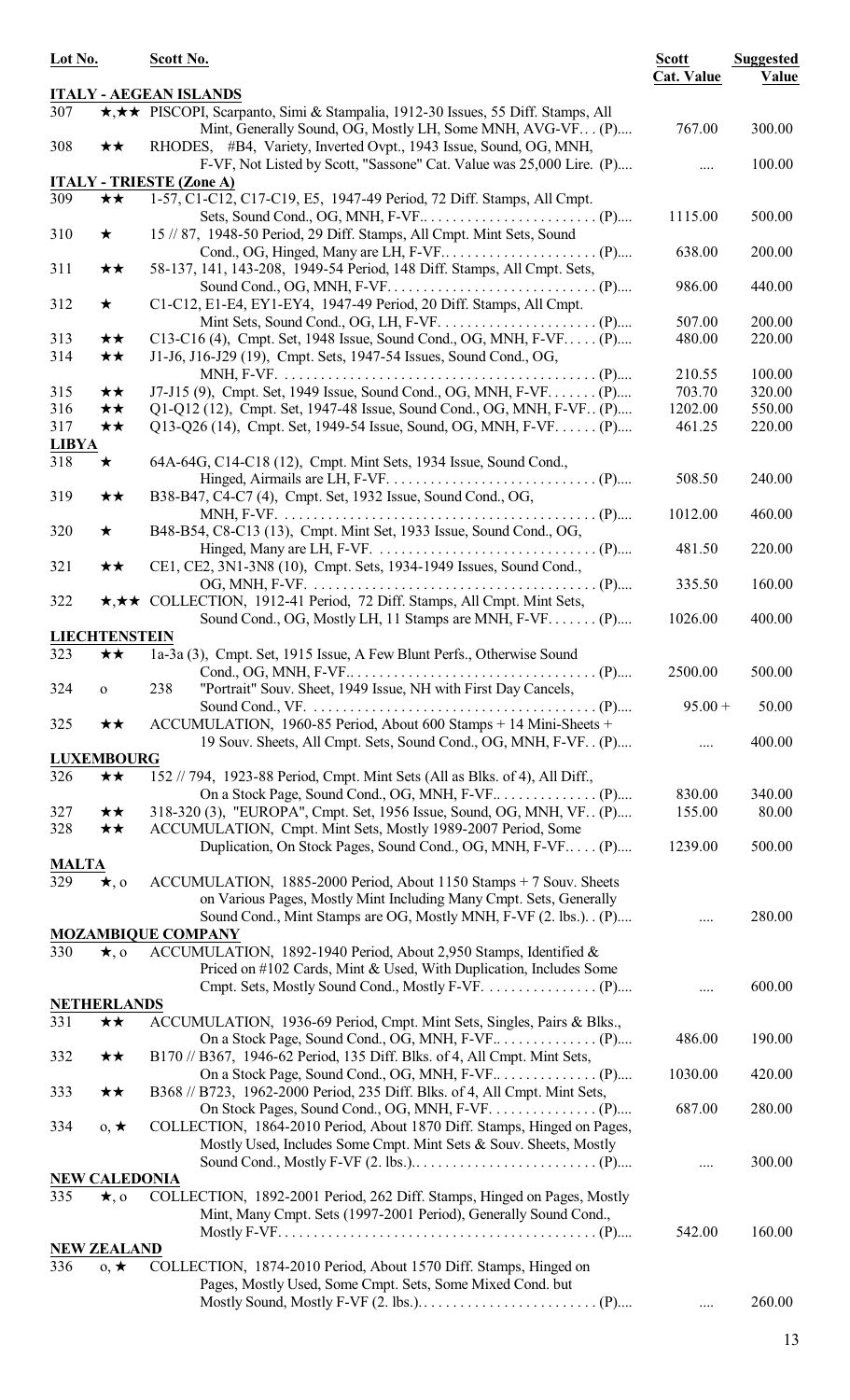| Lot No.              |                      | Scott No.                                                                                                                                                                                                                                                                   | <b>Scott</b><br><b>Cat. Value</b> | <b>Suggested</b><br>Value |
|----------------------|----------------------|-----------------------------------------------------------------------------------------------------------------------------------------------------------------------------------------------------------------------------------------------------------------------------|-----------------------------------|---------------------------|
| <b>NYASSA</b><br>337 | $\star$ , o          | ACCUMULATION, 1898-1924 Period, About 880 Stamps, Identified & Priced                                                                                                                                                                                                       |                                   |                           |
|                      |                      | on #102 Cards, Mostly Mint, With Duplication, Some Cmpt. Sets,                                                                                                                                                                                                              | 1200.00 E                         | 400.00                    |
|                      | <b>OLTRE GIUBA</b>   |                                                                                                                                                                                                                                                                             |                                   |                           |
| 338                  | ★★                   | Q1-Q13 (13), Parcel Post Set Cmpt., 1925 Issue, OG, MNH, Typical                                                                                                                                                                                                            | 1624.50                           | 650.00                    |
|                      | <b>PHILIPPINES</b>   |                                                                                                                                                                                                                                                                             |                                   |                           |
| 339                  | $0, \star$           | ACCUMULATION, 1855-1945 Period, About 350 Stamps, Identified & Priced<br>on #102 Cards, Mint & Used, Some Duplication, Typical Mixed                                                                                                                                        |                                   | 200.00                    |
| <b>POLAND</b>        |                      |                                                                                                                                                                                                                                                                             |                                   |                           |
| 340                  | $0, \star$           | COLLECTION, 1919-2010 Period, About 2930 Diff. Stamps, Hinged on Pages,<br>Mostly Used, Many Cmpt. Sets, Mostly Sound, Mostly F-VF. (P)                                                                                                                                     |                                   | 300.00                    |
|                      | <b>PONTA DELGADA</b> |                                                                                                                                                                                                                                                                             |                                   |                           |
| 341                  | $\star$ , o          | ACCUMULATION, 1892-1905 Period, About 590 Stamps, Identified & Priced<br>on #102 Cards, Mixed Mint & Used, Limited Duplication, Mostly                                                                                                                                      | 1000.00 E                         | 300.00                    |
|                      | <b>PORTUGAL</b>      |                                                                                                                                                                                                                                                                             |                                   |                           |
| 342                  | ★★                   | 632 // 1083, C11, 1943-70 Period, 227 Mint Stamps, All Cmpt. Sets, Some                                                                                                                                                                                                     | 518.00                            | 220.00                    |
| 343<br>344           | ★★<br>★★             | 637a, 661a, Souv. Sheets, 1944-45 Issues, Sound, OG, MNH, F-VF (P)<br>671 // 1083, 1946-70 Period, 30 Diff. Cmpt. Mint Sets (4 of Each),                                                                                                                                    | 95.00                             | 50.00                     |
| 345                  | ★★                   | 866 // 1096, 1960-71 Period, All Cmpt. Mint Sets, 103 Diff. Blks. of 4,                                                                                                                                                                                                     | 1014.40                           | 400.00                    |
| 346                  | $\mathbf{O}$         | COLLECTION, 13 Used Stamps, Pre-1885 Issues, Mostly Sound Cond.,                                                                                                                                                                                                            | 591.60<br>295.75                  | 240.00<br>100.00          |
|                      |                      | PORTUGUESE COLONIES                                                                                                                                                                                                                                                         |                                   |                           |
| 347                  | $\star$ , o          | ACCUMULATION, About 1125 Stamps, Identified & Priced on #102 Cards,<br>Includes Inhambane (x 236), Port. Africa (x 56), Port. Congo (x 296),<br>Quelemane (x 150), Tete (x 43) and Timor (x 356), Mint & Used,<br>Some Cmpt. Sets, Limited Duplication, Mostly Sound Cond., | 1200.00 E                         | 400.00                    |
| <b>ROMANIA</b>       |                      |                                                                                                                                                                                                                                                                             |                                   |                           |
| 348                  | ★★                   | ACCUMULATION, Mostly 1960-80 Period, About 860 Stamps + 137 Souv.<br>Sheets (In a Stock Book), All Cmpt. Sets, All Mint, Slight Duplication                                                                                                                                 |                                   |                           |
|                      |                      | (Includes Some Blks. of 4), Sound, OG, MNH, F-VF $(3.5 \text{ lbs.})$ (P)                                                                                                                                                                                                   | 1700.00 E                         | 420.00                    |
| <b>RUSSIA</b><br>349 | $0, \star$           | COLLECTION, 1875-2009 Period, 4,300 Diff. Stamps, Hinged on Pages,                                                                                                                                                                                                          |                                   |                           |
|                      |                      | Mostly Used, A Few Hundred are Mint, Includes Many Cmpt. Sets,                                                                                                                                                                                                              |                                   | 600.00                    |
|                      |                      | ST. THOMAS AND PRINCE ISLANDS                                                                                                                                                                                                                                               |                                   |                           |
| 350                  | $\star$ , 0          | ACCUMULATION, 1875-1980 Period, About 2,850 Stamps, Identified &<br>Priced on #102 Cards, Mint & Used, With Duplication, Includes                                                                                                                                           |                                   |                           |
|                      | <b>SAN MARINO</b>    |                                                                                                                                                                                                                                                                             |                                   | 550.00                    |
| 351                  | ★                    | 143-150 (8), "Garibaldi" Set Cmpt., 1932 Issue, Mint, Sound Cond., OG,                                                                                                                                                                                                      | 531.50                            | 240.00                    |
| 352                  | ★★                   | 1389 // 1656, 1997-2005 Period, Cmpt. Mint Sets (All Blks. of 4), All Diff.,                                                                                                                                                                                                | 846.00                            | 340.00                    |
| <b>SOMALIA</b>       |                      |                                                                                                                                                                                                                                                                             |                                   |                           |
| 353<br>354           | ★★                   | 156-163, C17-C27 (19), Cmpt. Sets, 1934 and 1950-51 Issues, Sound Cond.,<br>$\star, \star \star$ B38-B51 (14), Cmpt. Set, 1935 Issue, Mint, Sound Cond., OG, 4 are LH,                                                                                                      | 668.00                            | 320.00                    |
| 355                  | ★★                   | COLLECTION, 1916-69 Period, 180 Diff. Stamps, All Cmpt. Sets, Sound                                                                                                                                                                                                         | 403.00                            | 200.00                    |
|                      |                      |                                                                                                                                                                                                                                                                             | 920.85                            | 440.00                    |
| 356                  | ★                    | J1-J4 (4), Mint, OG, 1906 Issue, Sound Cond., LH, About Fine. (P)                                                                                                                                                                                                           | 206.00                            | 80.00                     |
| 357<br><b>SPAIN</b>  | $\star$              | Q56-Q64 (9), Cmpt. Mint Set, 1950 Issue, Sound Cond., OG, LH, F-VF. . (P)                                                                                                                                                                                                   | 356.50                            | 140.00                    |
| 358                  | ★★                   | ACCUMULATION, 1994-2008 Period, Cmpt. Mint Sets & S/S's, Incl. Singles,<br>Pairs & Blks. of 4, On Stock Pages, Sound, OG, MNH, VF (P)                                                                                                                                       | 856.00                            | 340.00                    |
| 359                  | $0, \star$           | SPAIN & COLONIES, 4,350 Stamps (About 2000 Diff.), Mostly Hinged on<br>Pages, Mostly Pre-1980, Mint & Used, Incl. Many Cmpt. Sets, Some<br>Better items, Mixed Cond., Mostly Sound, Mostly F-VF (3.5 lbs.). (P)                                                             | 1500.00 E                         | 300.00                    |
| <b>SWEDEN</b>        |                      |                                                                                                                                                                                                                                                                             |                                   |                           |
| 360                  | ★★                   | COLLECTION, 1960-2015 Period, 138 Stamps + 67 Bklt. Panes, All Diff.,<br>Plus Aland Island, 22 Stamps + 1 Bklt. Pane, All Diff., Sound Cond.,                                                                                                                               |                                   |                           |
|                      |                      |                                                                                                                                                                                                                                                                             | 910.00                            | 260.00                    |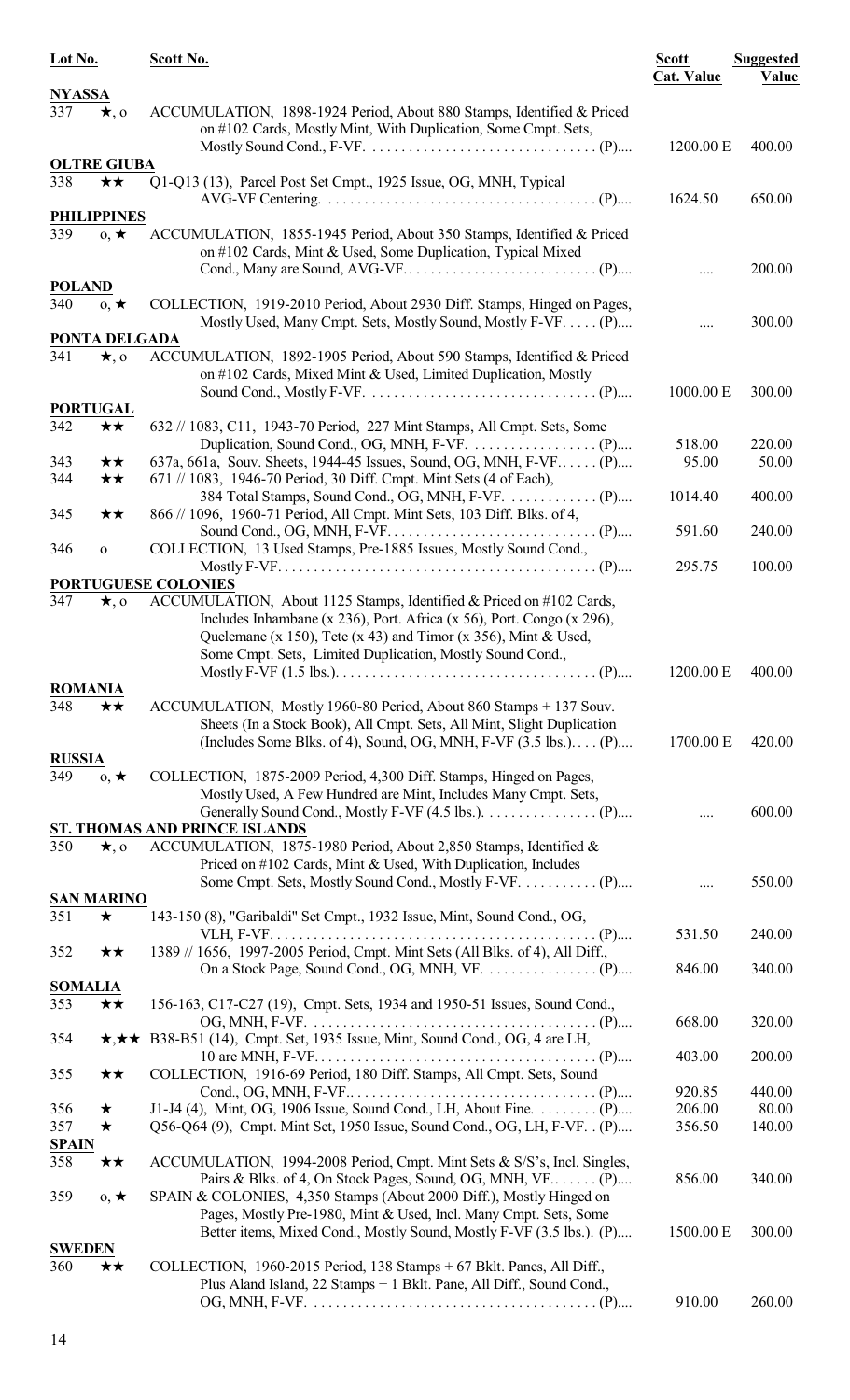| Lot No.       |                         | Scott No.                                                                                                                          |                   | <b>Suggested</b><br>Value |
|---------------|-------------------------|------------------------------------------------------------------------------------------------------------------------------------|-------------------|---------------------------|
|               | <b>SWITZERLAND</b>      |                                                                                                                                    | <b>Cat. Value</b> |                           |
| 361           | $\star\star$            | ACCUMULATION, About 800 Stamps + 11 Souv. Sheets, Pre-1985 Issues,<br>Appears to be All Cmpt. Sets, MNH, OG, Sound Cond., F-VF (P) |                   | 400.00                    |
|               | <b>TRIESTE (Zone B)</b> |                                                                                                                                    |                   |                           |
| 362           | ★★                      | 51-56 (6), "Olympic Games", Imperf. Set Cmpt., 1952 Issue, OG, MNH,                                                                |                   |                           |
|               |                         |                                                                                                                                    | 950.00            | 400.00                    |
| 363           | ★★                      | 65a (x 10), "50 d. Dark Green", Souv. Sheet (1952 Issue), Sound Cond.,                                                             |                   |                           |
|               |                         |                                                                                                                                    | 550.00            | 150.00                    |
| 364           | ★★                      | C17, C17a, Perf. & Imperf. Souv. Sheet, 1950 Issue, Sound Cond.,                                                                   |                   |                           |
|               |                         |                                                                                                                                    | 400.00            | 170.00                    |
| 365           | ★★                      | "300 d. Esperanto Cong.", 1953 Issue, Sound, OG, MNH, VF (P)<br>C <sub>21</sub>                                                    | 250.00            | 110.00                    |
| 366           | ★★                      | COLLECTION, 1948-54 Period, 99 Diff. Stamps + One Souv. Sheet,                                                                     |                   |                           |
|               |                         | RAJ1                                                                                                                               | 669.45            | 280.00                    |
| 367           | ★★                      | 1948 "Postal Tax Due" Stamp, Sound Cond., OG, MNH, VF,<br>"Signed", With Oct. 17, 1975 "Marjanovic" Certificate. (P)               | 260.00            | 120.00                    |
|               | <b>TRIPOLITANIA</b>     |                                                                                                                                    |                   |                           |
| 368           | $\bigstar$              | 11-16 (6), "Manzoni" Set Cmpt., 1924 Issue, Unused, No Gum, #11 with                                                               |                   |                           |
|               |                         | Blunt Corner, #13 with Pin Hole, Otherwise Sound Cond., F-VF (P)                                                                   | 499.00            | 150.00                    |
| 369           |                         | <b>★★,★</b> COLLECTION, 1923-34 Period, 52 Diff. Stamps, All Cmpt. Sets, Generally                                                 |                   |                           |
|               |                         | Sound Cond., All OG, Nearly All are MNH (Including #B50-B53),                                                                      |                   |                           |
|               |                         |                                                                                                                                    | 1172.50           | 500.00                    |
| <b>TURKEY</b> |                         |                                                                                                                                    |                   |                           |
| 370           | ★★                      | COLLECTION, Pre-2000 Period, Cmpt. Mint Sets (All as Blks. of 4),                                                                  |                   |                           |
|               |                         | All Diff., On Stock Pages, Sound Cond., OG, MNH, F-VF.  (P)                                                                        | 1440.00           | 600.00                    |
|               | <b>VATICAN CITY</b>     |                                                                                                                                    |                   |                           |
| 371           | ★★                      | 819 // 1080, 1988-98 Period, Cmpt. Mint Sets (All as Blks. of 4), All Diff.,                                                       |                   |                           |
|               |                         |                                                                                                                                    | 952.00            | 380.00                    |
| 372           | ★★                      | 1081 // 1319, 1998-2005 Period, Cmpt. Mint Sets (All as Blks. of 4), All Diff.,                                                    |                   |                           |
|               |                         |                                                                                                                                    | 953.00            | 380.00                    |
| 373           | ★★                      | ACCUMULATION, 1984-2001 Period, Cmpt. Mint Sets (All as Blks. of 4),                                                               |                   |                           |
|               |                         | All Diff., On a Stock Page, Sound Cond., OG, MNH, VF.  (P)                                                                         | 958.00            | 380.00                    |
| 374           | ★★                      | ACCUMULATION, Cmpt. Mint Sets (All as Blks. of 4), All Diff., Pre-2000                                                             |                   |                           |
|               |                         | Issues, On Stock Pages, Includes Many Airmails, Sound Cond.,                                                                       |                   |                           |
|               |                         |                                                                                                                                    | 946.00            | 380.00                    |
| 375           | ★★                      | ACCUMULATION, Pre-1990 Issues, Cmpt. Mint Sets (All as Blks. of 4),                                                                |                   |                           |
|               |                         | All Diff., On Stock Pages, Sound Cond., OG, MNH, F-VF.  (P)                                                                        | 675.00            | 280.00                    |
| 376           | $\mathbf{o}$            | C16, C17, "Tobias" Set Cmpt., 1948 Issue, Used, Sound Cond., VF. (P)                                                               | 385.00            | 150.00                    |
| 377           | $\mathbf{O}$            | C16-C21 (6), Three Cmpt. Sets, 1948-51 Issues, Used, Sound, F-VF. (P)                                                              | 720.00            | 260.00                    |
| 378           | $\star$ , 0             | COLLECTION, 1929-39 Period, 106 Diff. Stamps, All Cmpt. Sets, Mostly                                                               |                   |                           |
|               |                         | Mint, OG, Hinged, 6 Stamps are Used, Generally Sound, F-VF (P)                                                                     | 782.30            | 240.00                    |
| 379           |                         | ★,★★ COLLECTION, 1929-47 Period, 54 Diff. Stamps, All Cmpt. Mint Sets,                                                             |                   |                           |
|               |                         |                                                                                                                                    | 507.85            | 200.00                    |
| 380           |                         | $\star \star, \star$ COLLECTION, 1940-82 Period, 722 Stamps + 4 Souv. Sheets, All Diff.,                                           |                   |                           |
|               |                         | Cmpt. Mint Sets, Generally Sound Cond., OG, Some are Hinged,                                                                       |                   |                           |
|               |                         |                                                                                                                                    | 1053.00           | 300.00                    |
|               |                         | <b>WORLD WIDE COVER LOTS</b>                                                                                                       |                   |                           |
| 381           | $C, \star$              | ACCUMULATION, Covers, Cards & Postal Stationary (Some are Unused),                                                                 |                   |                           |
|               |                         | World Wide, About 600 Total Items, Many Diff. Countries, Wide                                                                      |                   |                           |
|               |                         | Variety, Some Typical Mixed Cond., Mostly F-VF (7. lbs.) (P)                                                                       |                   | 150.00                    |
|               |                         | <b>PHILATELIC LITERATURE &amp; SUPPLIES</b>                                                                                        |                   |                           |
|               |                         |                                                                                                                                    |                   |                           |
| 382           | L                       | "SCOTT" Catalog (2022 Ed., Vol. 3A & 3B), World Countries "G" to "I",                                                              |                   |                           |
|               |                         |                                                                                                                                    | 140.00 R          | 80.00                     |
| 383           | L                       | "SCOTT" Catalog (2022 Ed., Vol. 2A & 2B), World Countries "C" to "F",                                                              |                   |                           |
|               |                         |                                                                                                                                    | 140.00 R          | 80.00                     |
| 384           | ${\bf S}$               | BOX LOT, Misc. Supplies, Includes Stamp Mounts (Mostly Dark Background),                                                           |                   |                           |
|               |                         | Partial & Full Packs + Some Glassines, Hinges, Stock Cards, Corner                                                                 |                   |                           |
|               |                         | Mounts & Misc. Items, Some Items are Used, Mostly F-VF                                                                             |                   |                           |

Cond., (12. lbs.). . . . . . . . . . . . . . . . . . . . . . . . . . . . . . . . . . . . . . . . . (P).... .... 150.00

ssssssssssssssssssssssssssssssssssssssssssssssssssssssssssssssss



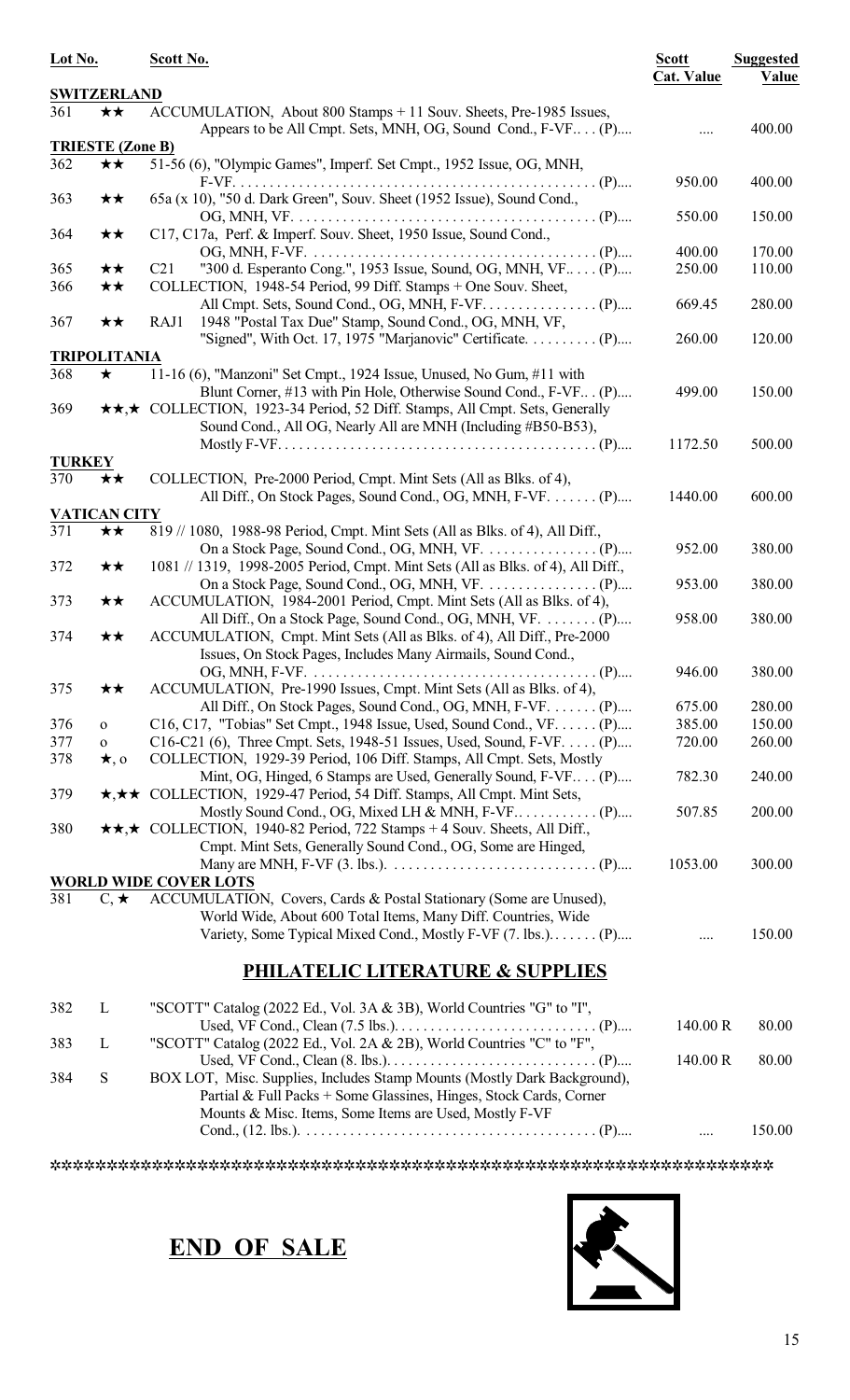#### **PLEASE VISIT OUR WEBSITE**

**Our Web Site Lists Auction Catalog, Prices Realized and Auction Schedule Current Opening Bids and Photos are Posted on StampAuctionNetwork Link to StampAuctionNetwork is Available on Our Website:**

### **www.ModernStamps.com**

#### **To Contact Modern Stamps, Inc.**

#### **PHONE: (248)-968-3505**

## **E-Mail: ModernStamps@att.net**

#### **Viewing of Lots**

 **Lots Will be Available for Viewing by Appointment Only Please Call for Specific Office Hours**

**Live Floor Bidding Will Be Limited**

### **Live Bidding On Line will be Available**

### **Phone Bidding During The Auction Can Be Scheduled Please Contact Us To Schedule a Phone Bid**

#### *FUTURE AUCTION SCHEDULE*

**Sale #503 August 6, 2022**

**Sale #504 September 17, 2022**